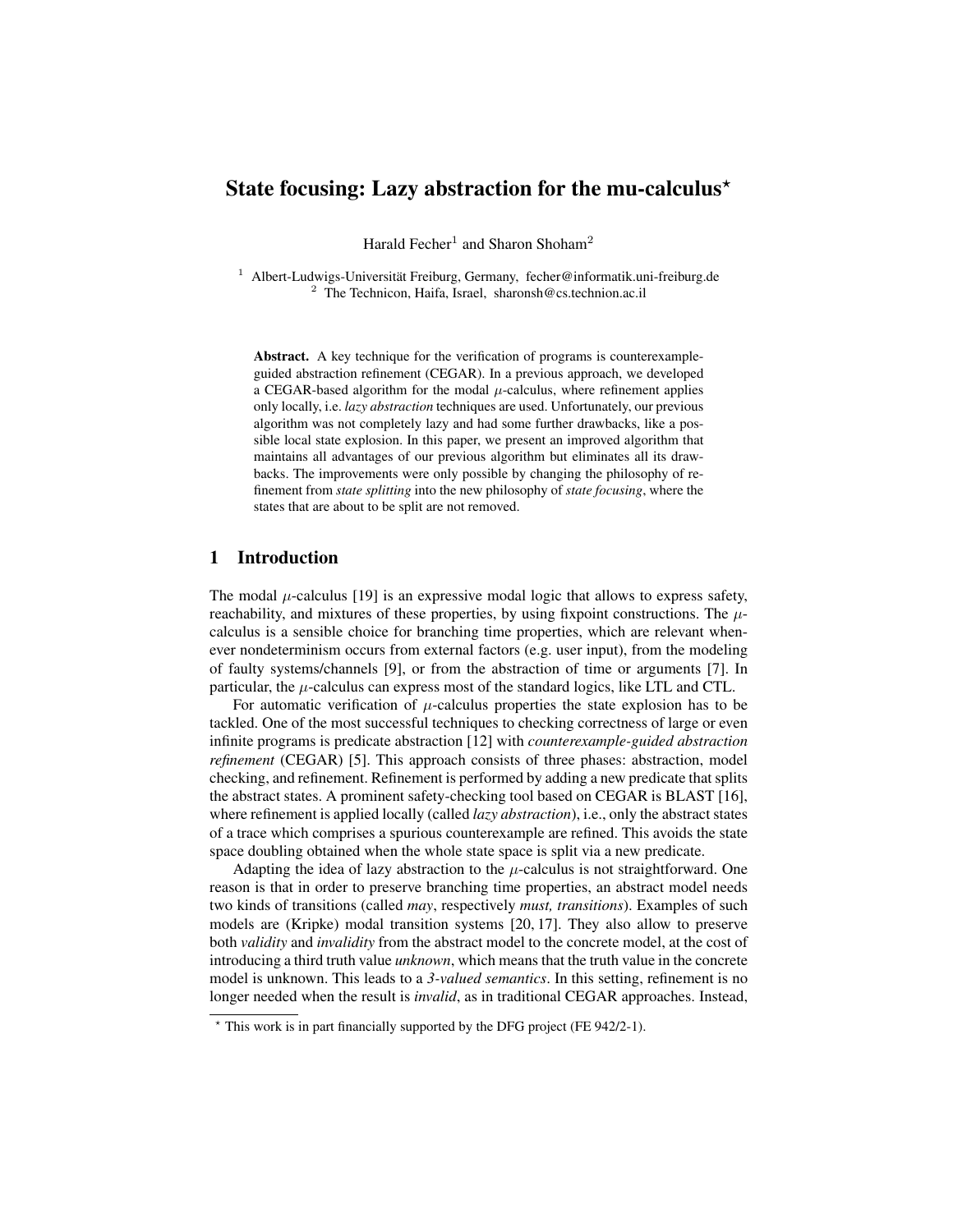refinement is needed when the result is *unknown*. As such, the role of a counterexample as guiding the refinement is taken by some cause of the indefinite result.

In [10], we have developed a preliminary algorithm for  $\mu$ -calculus verification, having the following advantages: (i) Refinement is made lazily. More precisely, some, but not all, *configurations* (abstract states combined with subproperties) having the same abstract state are split during a refinement phase: The state space remains smaller and verification is sped up. (ii) The more expressive *generalized Kripke modal transition systems* [24] are used as underlying abstract models (they have must hypertransitions, i.e. transitions pointing to a set of states rather than to a singleton): A smoother refinement determination is obtained [24] and more properties (in principle, every least fixpoint free  $\mu$ -calculus formula) can be shown. (iii) Refinement determination is separated from the model checking: Refinement-heuristics can be defined independently. (iv) Configurations and transitions that become irrelevant by newly obtained information of (in)validity are removed: Complexity is reduced.

Unfortunately, the algorithm of [10] still has the following disadvantages: (I) A set of configurations rather than the single configuration determined by a refinementheuristic is split: Verification is unnecessarily slowed down, since often expensive splits that do not contribute to the verification are made. (II) All may-/must-transitions that can arise as a result of a split are calculated even if they are not needed for the verification or falsification: Avoidable, expensive satisfiability checks are made. (III) An exponential blowup can occur during a refinement phase, since all hypertransitions obtained as the powerset of the may-transitions are calculated. (IV) Some interesting information for defining refinement-heuristics is lost: The split of accompanying configurations along with the one that is determined by the refinement-heuristic obscures the intermediate results obtained after each split, and might divert the refinement into undesired directions. These disadvantages cannot be eliminated with existing techniques, with the exception of (III) that was addressed by [24, 25], yet their approaches rely on particular model checking algorithms.

*Contribution.* We develop the new technique of *state focusing* for refinement: the states that are about to be split are not removed. Instead, the 'old' states are connected to the 'new' states that result from their split via *focus-transitions*. This allows to encode hypertransitions, but more importantly, it allows to perform a local refinement, in which propagation of a split is deferred until it is called for by a refinementheuristic. We use this new technique to construct a new lazy, CEGAR-based algorithm for the  $\mu$ -calculus. Our algorithm uses a configuration structure (where the abstract states are combined with subproperties) to encode the verification problem. In each iteration, (in)valid configurations are determined, the structure is simplified accordingly, a refinement-heuristic is used to determine a refinement step, and refinement is performed *locally* by either splitting (focusing) one configuration, or propagating a previous split to other configurations or components of the structure. Our new algorithm still has all the advantages  $(i) - (iv)$  and additionally does not have the disadvantages  $(I) - (IV)$ . In particular, our algorithm combines the following properties:

- At most two configurations are added during a refinement step.
- No (in)validity is lost during a refinement or simplification calculation.
- Every satisfiability check is made on demand, i.e. unnecessary satisfiability checks are avoided except if called for by the refinement-heuristic.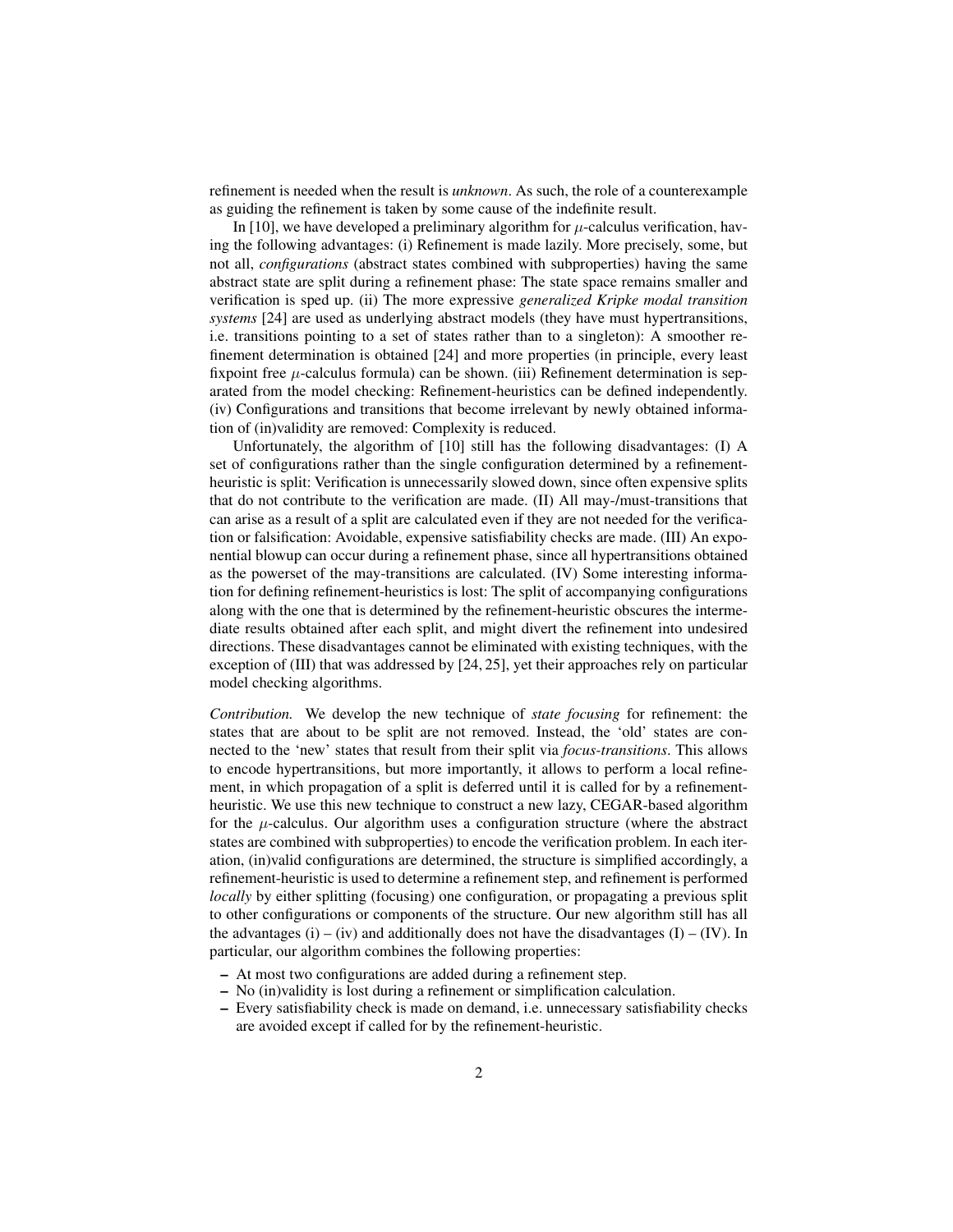- The capability of verification with generalized Kripke modal transition systems as the underlying abstract models is preserved while avoiding state explosion, since only the hypertransitions obtained constructively via old configurations are present, as in the non-lazy abstraction approach of [24].
- Improved simplifications of the underlying configuration structure are made by using a 9-valued logic, which is an extension of the 6-valued one used in [3].
- A separation of the refinement determination from the model checking is made, allowing to define refinement-heuristics separately.
- Definition of improved refinement-heuristics (compare with (IV) from above) is possible, since only elementary updates of the configurations structure are made during a refinement step.
- Other refinements (e.g., that of [10]) can be imitated at no further cost by gathering together several local refinement steps.

*Further related work.* The state space doubling occurring after splitting the whole state space via a predicate can also be tackled by the usage of BDDs, as in the tool SLAM [4]. There the abstract transition relation is encoded as a BDD, avoiding the explicit calculation of the exponentially large state space. Such a BDD approach is generalized from the safety properties checked by SLAM to  $\mu$ -calculus properties in the tool YASM [15]. There, the underlying abstract model is equivalent to a Kripke modal transition system, which is less expressive than generalized Kripke modal transition systems.

A CEGAR-approach to branching time properties is given in [23], where, contrary to our approach, only the transition relation is under, resp., over approximated (the state space remains unchanged). In [14, 13], CEGAR-based algorithms for the  $\mu$ -calculus are presented having only Kripke modal transition systems as underlying abstract model. Furthermore, there every configuration for which (in)validity is not yet shown is split, i.e. only a weak form of lazy abstraction is made.

In [22] models are abstracted by *alternating transition systems* with *focus predicates*. These resemble game-graphs with must-hypertransitions. Refinement is not discussed in this paper. Must-hypertransitions were first introduced in disjunctive modal transition systems [21]. A CEGAR-approach for the more general alternating  $\mu$ -calculus is given in [1], where must- as well as may-hypertransitions are used in the underlying abstract model. Refinement is made globally (not locally) and the refinement determination depends on the model checking algorithm, i.e. no separation is used. [2] increases expressiveness without using hypertransitions: Backward must-transitions and entry/exit points are used to conclude the existence of transitive must-transitions.

In [11], cartesian abstraction, where 'previous' abstract states also remain existent, is used for improving under approximations. However, there, the 'old' states are not used to encode hypertransitions, and thus less expressive abstractions are obtained. Moreover, our technique also improves the over approximation by forbidding maytransitions subsumed by may-transitions whose targets are more precise (less abstract).

## 2 Underlying structures

**Notations.** Throughout, functional composition is denoted by  $\circ$ . Given a relation  $\rho \subseteq$  $B\times D$  with subsets  $X \subseteq B$  and  $Y \subseteq D$  we write  $X.\rho$  for  $\{d \in D \mid \exists b \in X : (b, d) \in \rho\}$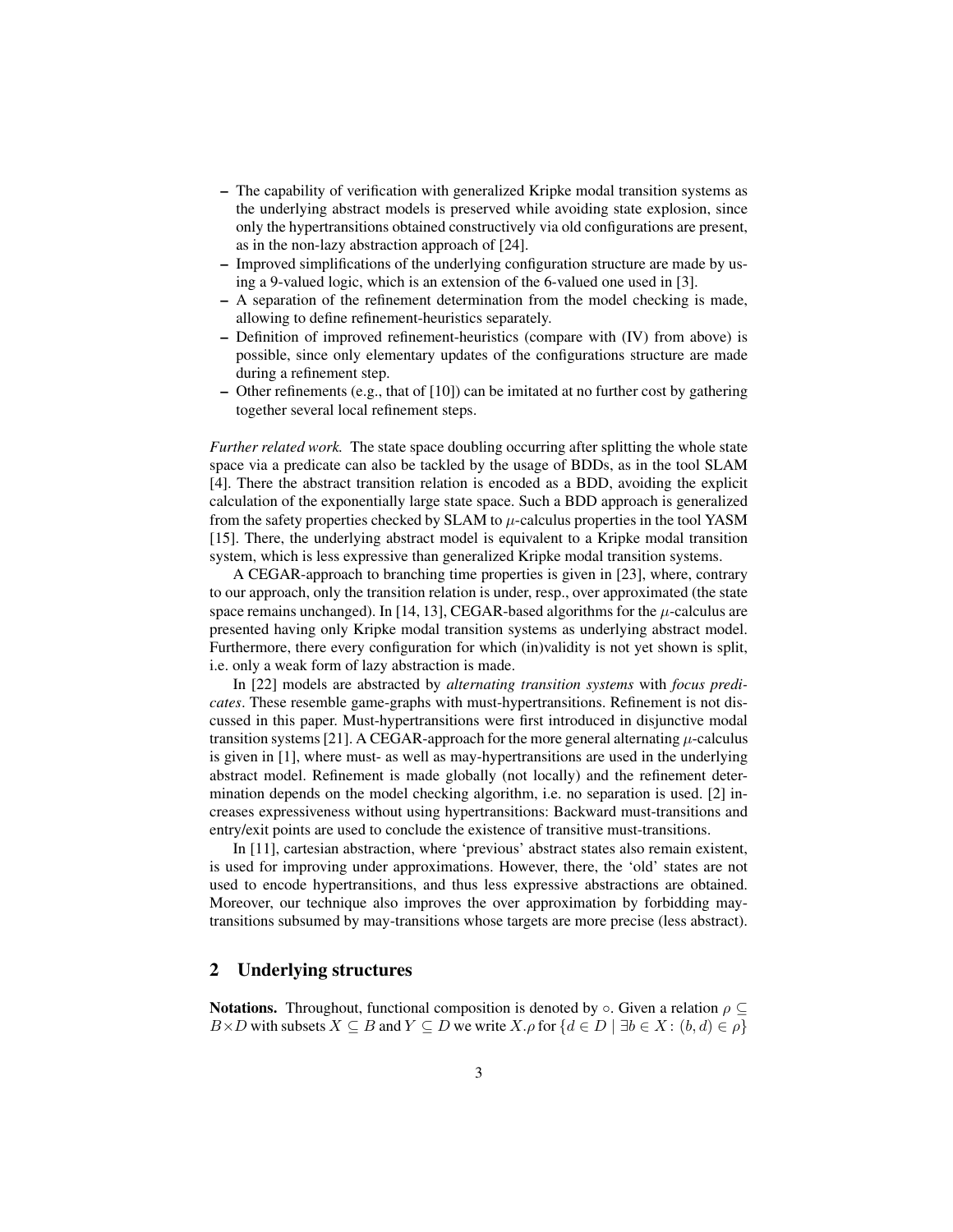and  $\rho.Y$  for  $\{b \in B \mid \exists d \in Y : (b, d) \in \rho\}$ . Let  $map(f, \Phi)$  be the sequence obtained from the sequence  $\Phi$  by applying function f to all elements of  $\Phi$  pointwise.  $f[b \mapsto d]$ denotes the function that behaves as  $f$  except on  $b$ , which is mapped to  $d$ . Suppose  $D$  is ordered, then  $\subseteq$   $(B \to D) \times (B \to D)$  denotes the derived pointwise order between functions in  $B \to D$ . Furthermore, for  $f, f' : B \to D$  expression  $f \sqcup f'$  denotes the least function (if existent) that is above f and  $f'$  w.r.t.  $\sqsubseteq$ .

System. Without loss of generality, we will not consider action labels on models in this paper. A *rooted transition system*  $T = (S, s^i, \rightarrow, \mathcal{L})$  consists of a (possibly infinite) set S of states, an initial state  $s^i \in S$ , a transition relation  $\rightarrow \subseteq S \times S$ , and a *predicate language* L, which is a set of predicates that are interpreted over the states in S (i.e. each predicate  $p \in \mathcal{L}$  denotes a set  $[p] \subseteq S$ ), such that there exists  $p^i \in \mathcal{L}$  with  $[p^i] = \{s^i\}.$ The boolean and exact predecessor closure of  $\mathcal L$  is denoted by  $\overline{\mathcal L}$ , where  $\llbracket \cdot \rrbracket$  over boolean operators is straightforwardly extended and  $[\text{pre}(\psi)]= \rightarrow [\![\psi]\!]$  for  $\psi \in \mathcal{L}$ .

Intermediate games. They are a generalization of the three-valued parity games of [10, 13] by using a third-kind of states (called intermediate game states) that are not controlled by a unique player, but change the player depending on the type of the play (validity vs. invalidity). The intermediate game states are used to model state-focusing: The states to be split become intermediate game states. Intermediate games also use a more complex validity image to improve refinement and simplification determinations:

**Definition 1.** An intermediate game  $G = (C_0, C_1, C_{\frac{1}{2}}, C^i, R, R^-, R^+, \theta, \omega)$  has

- 2 *pairwise disjoint sets of game states for Player 0 (*C0*), for Player 1 (*C1*), and intermediate game states*  $C_{\frac{1}{2}}$ *; the union of all game states is denoted*  $C = C_0 \cup C_{\frac{1}{2}} \cup C_1$ *,*
- − *a set of initial game states*  $C^i$  ⊆  $C$ ,
- *a set of normal transitions* R ⊆ C × C*,*
- $-$  *a set of must- and a set of may-transitions*  $R^-$ ,  $R^+$  ⊆ ( $C_0 \cup C_1$ ) ×  $C$ ,
- $-$  *a parity function*  $\theta$  :  $C \rightarrow \mathbb{N}$  *with finite image, and*
- $-$  *a validity function* ω : *C* → {tt,ff,⊥}×{tt,ff,⊥}*, where we write* ω<sub>1</sub>*, respectively* ω<sub>2</sub>*, for applying the projection to the first, respectively second, component of* ω*.*

The values of  $\omega$  are explained in detail in Sec. 3. In general,  $\omega_1$  is used to determine the winner in the validity game, whereas  $\omega_2$  is used in the invalidity game:

- Definition 2. *Finite validity (resp. invalidity) plays for intermediate game* G *have the rules and winning conditions as stated in Table 1. An infinite play* Φ *is a* win *for Player 0 iff* sup $(\text{map}(\theta, \Phi))$  *is even; otherwise it is won by Player 1.* 
	- $−$  *G* is valid (invalid) in  $c ∈ C$  *iff Player 0 (resp. Player 1) has a strategy for the corresponding validity (resp. invalidity) game such that Player 0 (resp. Player 1) wins all validity (resp. invalidity) plays started at* c *with her strategy.* G is valid (invalid) *iff*  $G$  *is valid (resp. invalid) in all games states of*  $C^i$ *.*

In the validity game, Player 0 has the role of the checker, and Player 1 has the role of the refuter. In the invalidity game their roles switch. In both cases, must-transitions are only used by the checker, whereas may-transitions are only used by the refuter. In addition, the  $C_{\frac{1}{2}}$  game states are always controlled by the refuter.

*Remark 1.* The validity, as well as the invalidity, game obviously correspond to a parity game. Therefore, decidability of validity, resp. invalidity, is in UP  $\cap$  coUP [18].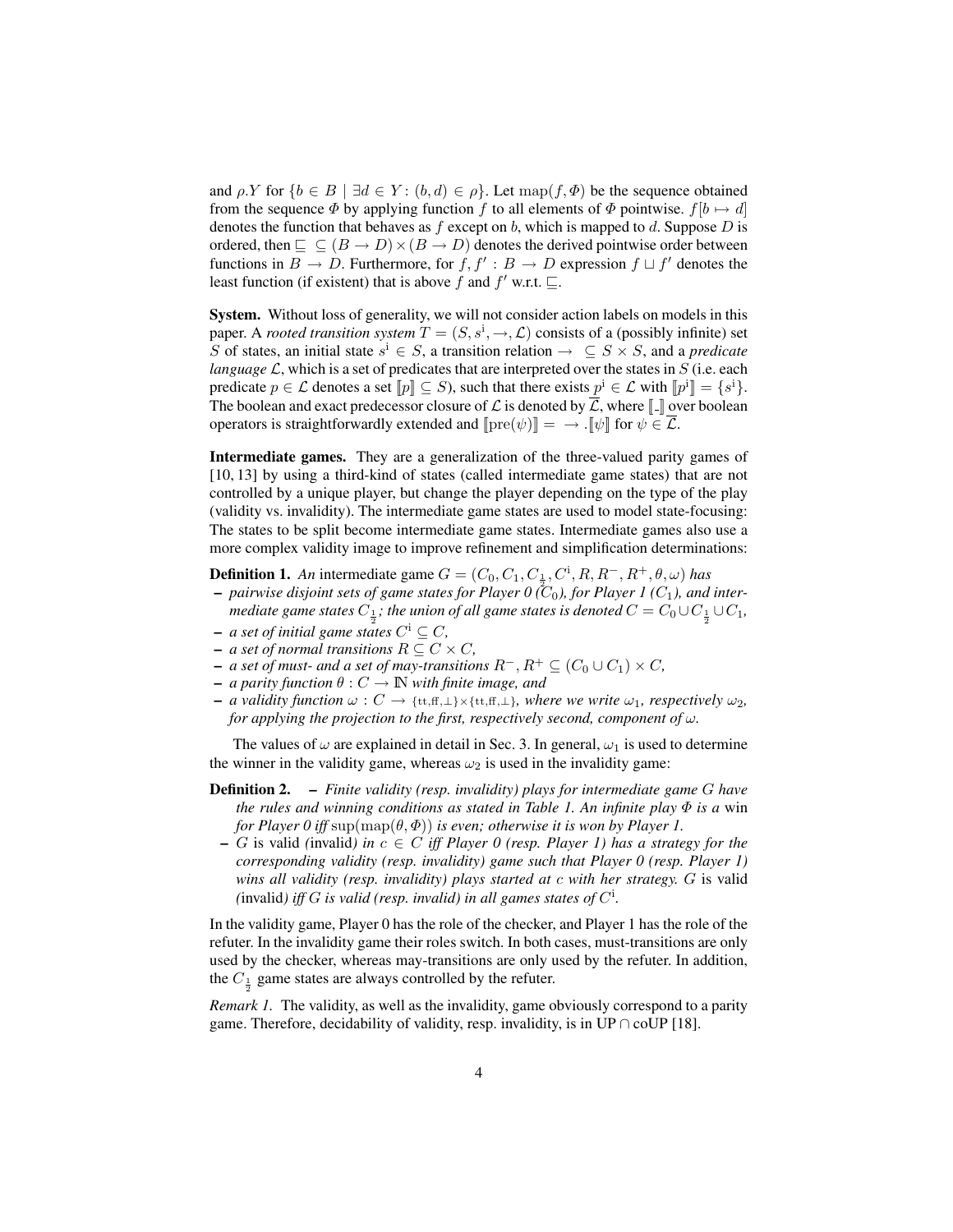Moves of the validity game:

 $\omega_1(c) \neq \perp$ : Player 0 wins if  $\omega_1(c) = \text{tt}$ ; otherwise Player 1 wins;  $\omega_1(c) = \bot$  and  $c \in C_0$ : Player 0 picks as next game state  $c' \in \{c\}$ .  $(R \cup R^-)$ ;  $\omega_1(c) = \bot$  and  $c \in C_{\frac{1}{2}} \cup C_1$ : Player 1 picks as next game state  $c' \in \{c\}$ .  $(R \cup R^+)$ ;

Moves of the invalidity game:

 $\omega_2(c) \neq \perp$ : Player 1 wins if  $\omega_2(c) = ff$ ; otherwise Player 0 wins;  $\omega_2(c) = \bot$  and  $c \in C_1$ : Player 1 picks as next game state  $c' \in \{c\}$ .  $(R \cup R^-)$ ;  $\omega_2(c) = \bot$  and  $c \in C_0 \cup C_{\frac{1}{2}}$ : Player 0 picks as next game state  $c' \in \{c\}$ .  $(R \cup R^+)$ ;

Table 1. Moves of (in)validity game at game state  $c$ , specified through a case analysis. A player also wins if its opponent has to move but cannot.

**Property language.** We use an automata representation of the  $\mu$ -calculus [19]:

**Definition 3** (Tree automata). An (alternating tree) automaton  $A = (Q, q^i, \delta, \Theta)$  has

- $-$  *a finite, nonempty set of states*  $(q ∈)Q$  *with the initial element*  $q<sup>i</sup> ∈ Q$
- *a transition relation* δ *mapping automaton-states to one of the following forms, where* q,  $q_1$ ,  $q_2$  *are automaton states and*  $p \in \mathcal{L}$ :  $p \mid \neg p \mid q_1 \tilde{\wedge} q_2 \mid q_1 \tilde{\vee} q_2 \mid \varphi q \mid \Box q$
- $-$  *an acceptance condition*  $\Theta: Q \to \mathbb{N}$  *with finite image.*

An example of an automaton is depicted in Fig. 1  $(\alpha)$  on page 9, where all automatonstates have acceptance value 0. In the following,  $Q_{\mathcal{L}} = \{q \in Q \mid \delta(q) \in \mathcal{L}\}, Q_{\text{qua}} =$  $\{q\in Q\mid \delta(q)\in \bigcup_{q'\in Q}\{\diamond q',\Box q'\}\}\text{ and }Q_0=\{q\in Q\mid \delta(q)\in \bigcup_{q_1,q_2\in Q}\{q_1\widetilde{\vee}q_2,\diamond q_1\}\}$ resp.  $Q_1 = \{q \in Q \mid \delta(q) \in \bigcup_{q_1, q_2 \in Q} \{q_1 \tilde{\wedge} q_2, \Box q_1\} \}$  denotes those under control of Player 0 resp. Player 1. Satisfaction of a rooted transition system w.r.t. an automaton is obtained via transformation into an intermediate game:

**Definition 4.** *The* property-game *for*  $T$  *and*  $A$ *, denoted*  $P_{T,A}$ *, is an intermediate game*  $(S \times Q_0, S \times Q_1, S \times Q_{\mathcal{L}}, \{(s^i, q^i)\}, R, R^-, R^+, \Theta \circ \pi_Q, \omega)$ , where  $\pi_Q$  denotes the *projection to the second component and*

$$
R = \{((s, q), (s, q')) \mid \exists q'' : \delta(q) \in \{q' \tilde{\wedge} q'', q'' \tilde{\wedge} q', q' \tilde{\vee} q'', q'' \tilde{\vee} q'\} \}
$$
\n
$$
R^- = R^+ = \{((s, q), (s', q')) \mid \delta(q) \in \{\otimes q', \Box q'\} \wedge (s, s') \in \to \}
$$
\n
$$
\omega(s, q) = \begin{cases} (\text{tt}, \text{tt}) & \text{if } q \in Q_{\mathcal{L}}, s \in [\![\delta(q)]\!] \\ (\bot, \bot) & \text{otherwise} \end{cases}
$$

*Furthermore, we write*  $T \models A$ *, whenever*  $P_{T,A}$  *is valid, and otherwise, we write*  $T \not\models A$ *(which is equivalent to*  $P_{T,A}$  *being invalid).* 

Note that our definition of  $T \models A$  coincides with the standard definition of satisfaction, and  $T \not\models A$  coincides with the satisfaction of the dual formula, i.e. corresponds to negation. Next, special intermediate games derived for automata satisfaction on abstracted systems are introduced. In the following,  $Z$  is used to describe subsets of the system's state space. More precisely,  $Z = \{z : \mathcal{L} \to \{+,?,-\}\;|\; \infty > |z|\}$  with  $|z| = |\{\psi \in \mathcal{L} \mid z(\psi) \neq ?\}|$ . The set  $\{+, ?, -\}$  is ordered by  $\searrow$ <sub>?</sub>  $+ \sqrt{2}$ . The elements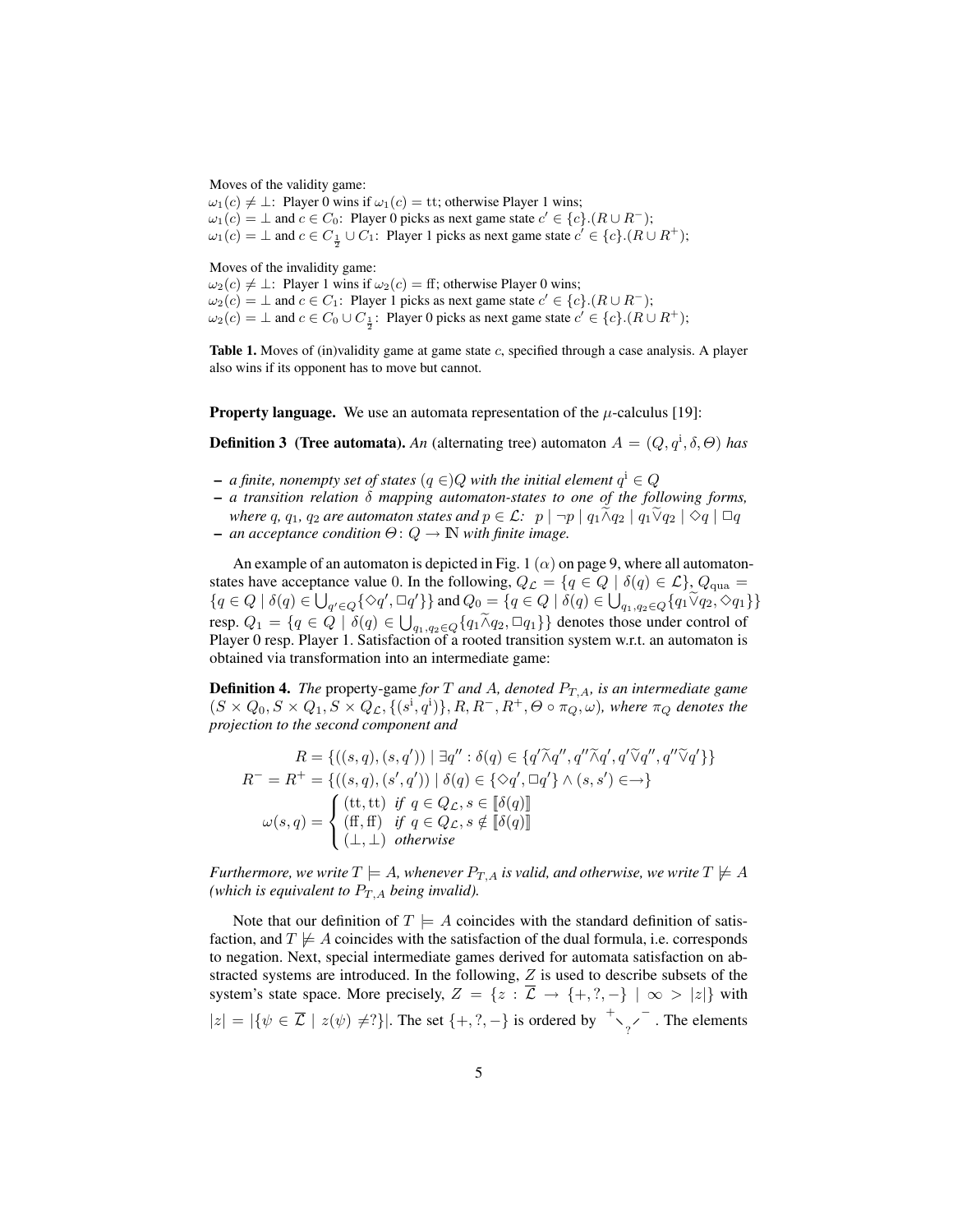of Z can be thought of as abstract states obtained through predicate abstraction, which is made explicit as follows: The derived formula for  $z \in Z$ , which characterizes the underlying system states, is  $\psi_z = ((\bigwedge_{\psi : z(\psi) = +} \psi) \wedge (\bigwedge_{\psi : z(\psi) = -} \neg \psi))$ . We say that z is *finer* than  $z'$  if  $z \sqsupseteq z'$ , i.e.  $\forall \psi \in \overline{\mathcal{L}} : z(\psi) \geq z'(\psi)$ , which ensures that  $[\![\psi_z]\!] \subseteq [\![\psi_{z'}]\!]$ .

**Definition 5.** An abstract property-game  $P$  w.r.t.  $Q$  is  $(G, R^{-7}, R^{+7}, Z_{\text{sat}}, Z_{\text{unsat}})$ , where

- $-G$  *is an intermediate game such that*  $C \subseteq Z \times Q$ *. We write*  $\pi_Z$ *, respectively*  $\pi_Q$ *, for the projection from* C *to its first, respectively second, component.*
- $R^{-7}, R^{+?} ⊆ C \times C$  are a set of possible must- and a set of possible not-may*transitions such that*  $R^{-?} \cap R^{-} = \emptyset$  *and*  $R^{+?} \subseteq R^{+}$ *.*
- Zsat, Zunsat ⊆ Z *are disjoint sets of abstract states indicating for which abstract state satisfiability (resp. unsatisfiability) is ensured.*

*The set of all its transitions is*  $R_{\text{all}} = R \cup R^{-} \cup R^{-} \cup R^{+} \cup R^{+}$ ?

The underlying states of a abstract property-game are also called configurations in the sequel. In our algorithm, we are only interested in abstract property-games where  $Q$  is the underlying state space of an automaton and where  $G$  obeys the following additional notations and constraints, described only informally: Configurations whose Q-component is in  $Q_0$  ( $Q_1$ ) belong in general to  $C_0$  (resp.  $C_1$ ), except that they can also be intermediate game states (in  $C_{\frac{1}{2}}$ ). The parity function  $\theta$  of G is given by  $\Theta \circ \pi_Q$ , where  $\Theta$  is the automaton's acceptance condition.

The normal transition relation  $R$  of  $G$  consists of two types of transitions; the transitions leaving configurations from  $C_{\frac{1}{2}}$  are called *focus-transitions* and those leaving configurations from  $C_0 \cup C_1$  and having a property of type  $\tilde{\vee}$  or  $\tilde{\wedge}$  are called *junctiontransitions*. The corresponding configurations are called *junction configurations*. Junction, as well as  $C_{\frac{1}{2}}$ , configurations, have at most two outgoing transitions. The mustand may-transitions leave  $C_0 \cup C_1$  configurations having type  $\Diamond$  or  $\Box$ , also called *quantifier configurations*.

Focus-transitions are used to partition an abstract state into several configurations: Each of the targets of the outgoing focus-transitions of an abstract game state  $c \in C_1$ describes a part of the set of concrete states described by  $c$ . The automaton component does not change along focus-transitions. Junction-transitions imitate the automaton transitions, but the abstract state of the source of a junction transition might be finer than the abstract state of its target (as a result of refinement). Must and may transitions change both the Q-component of the game state according to the automaton transition relation, and the abstract states according to the system. The must-transitions are used to underapproximate the concrete transitions of  $T$ , whereas the may-transitions are used as an overapproximation. Namely, a must-transition exists only if *all* the concrete system states represented by the source game state have a corresponding transition to *some* concrete state represented by the target game state. This is called the  $\forall \exists$  rule. Every must-transition satisfies it, but possibly not all the transitions that satisfy it are included. On the other hand, a may-transition exists (at least) if *some* concrete state represented by the source state has a corresponding transition to *some* concrete state represented by the target state. This is called the ∃∃ rule. Every transition that satisfies it has to be included as a may-transition, but possibly more are contained.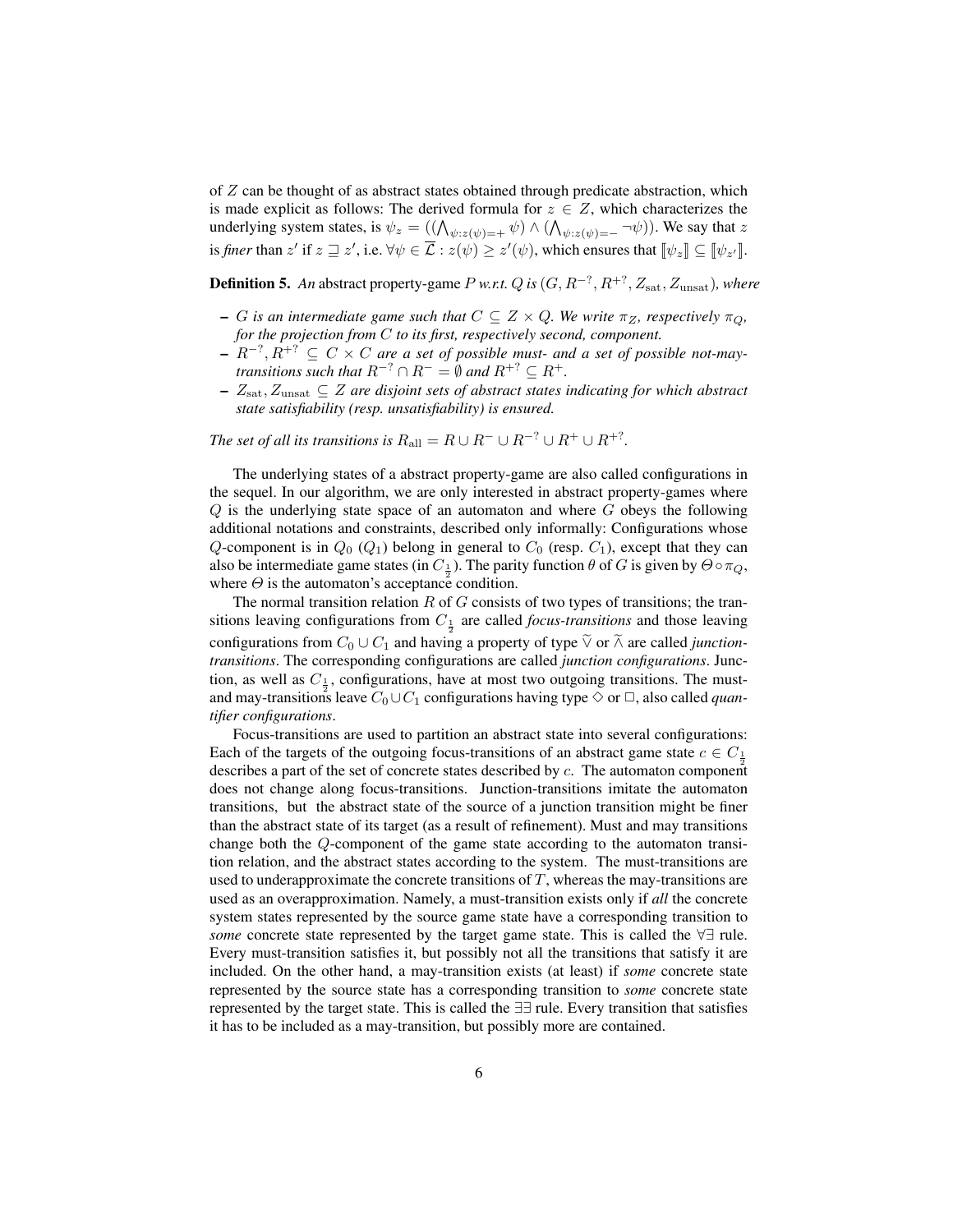Since the approximations given by the must and may transitions are not always precise, we use  $R^{-2}$  to denote the transitions that are candidates to be *added* as musttransitions, as they might satisfy the  $\forall \exists$  rule. Dually,  $R^{+?}$  denotes transitions that are candidates to be *removed* from the set of may-transitions, as they might not satisfy the ∃∃ rule. The initial abstract property-game is the following:

**Definition 6.** The initial abstract property-game  $P_{T,A}^I$  for  $T$  and  $A$  is  $((C_0, C_1, \{z_? \} \times Q_{\mathcal{L}}, \{(z_?, q^i)\}, R, \emptyset, R^+, \Theta \circ \pi_Q, \omega), R^+, R^+, \{z_?\}, \emptyset)$ *, where* 

 $z_?(\psi) = ?$  *for any*  $\psi \in \overline{\mathcal{L}}$  $C_0 = (\{z_? \} \times Q_0) \cup \{(z_?[p \mapsto x], q) \mid (x = -, \delta(q) = p) \text{ or } (x = +, \delta(q) = \neg p)\}\$  $C_1 = (\{z_? \} \times Q_1) \cup \{(z_? [p \mapsto x], q) \mid (x = +, \delta(q) = p) \text{ or } (x = -, \delta(q) = -p)\}\$  $R = \{((z_7, q), (z_7, q')) \mid \exists q'' : \delta(q) \in \{q' \widetilde{\wedge} q'', q'' \widetilde{\wedge} q', q' \widetilde{\vee} q'', q'' \widetilde{\vee} q'\}\} \cup$  $\{((z_7, q), (z_7[p \mapsto x], q)) \mid \delta(q) \in \{p, \neg p\}, x \in \{+, -\}\}\$  $R^+ = \{((z_7, q), (z_7, q')) \mid \delta(q) \in \{\Diamond q', \Box q'\}\}\$  $\omega(z,q) = (\perp, \perp)$  *for*  $(z,q) \in C_0 \cup C_1 \cup \{z_2\} \times Q_{\mathcal{L}}.$ 

Note that the initial abstract property-game does not depend on  $T$ . It consists of a single abstract state  $z_2$ , which abstracts any concrete system-state. The may-transitions overapproximate the concrete transitions by including a transition from  $z<sub>7</sub>$  to itself. The underapproximation is empty. All the may-transitions are candidates to be added as must-transitions, or alternatively be removed from the set of may-transitions. Here, all the configurations whose property is in  $Q_0$  are  $C_0$ -states, and all the configurations whose property is in  $Q_1$  are  $C_1$ -states, as in the concrete property-game. The  $C_{\frac{1}{2}}$  configurations consist of the combination of  $z_2$  with the predicate subproperties. Such a game state is divided according to the predicate, via focus-transitions, into two configurations having the same subproperty (predicate) but whose states are less abstract: one where the predicate is added to  $z<sub>7</sub>$ , and another where its negation is added to  $z<sub>7</sub>$ . The game state where the abstract state agrees with the predicate is a  $C_1$ -state, meaning Player 0 wins in it (since it has no outgoing transition for Player 1 to use). The game state that represents disagreement between the abstract state and the predicate is a  $C_0$ -state, meaning Player 1 wins in it. This makes the  $C_{\frac{1}{2}}$ -state, which is controlled by Player 1 in the validity game and by Player 0 in the invalidity game, neither valid nor invalid, indicating that the value of the predicate in  $z<sub>7</sub>$  is unknown. The set of configurations for which satisfiability is ensured  $(Z_{\text{sat}})$  is initialized to  $\{z\}$ , since system states exist, and the set where unsatisfiability is ensured  $(Z_{unsat})$  is initialized as empty. The initial abstract property-game for the property and system given in Fig. 1 is illustrated in Fig. 2 (a). There, the abstract state  $z<sub>2</sub>$  is denoted by  $\emptyset$  since no predicate is set in it.

## 3 CEGAR via lazy abstraction

Validity values. We start by explaining the 9 different validity-values. A configuration with abstract state z and property q of an abstract property-game can only be valid (resp. invalid) if all the underlying concrete states of z satisfy (resp. falsify) q. Thus, validation in abstract property-games is no longer 2-valued, since it is possible that some underlying concrete states satisfy the formula and some do not. This typically leads to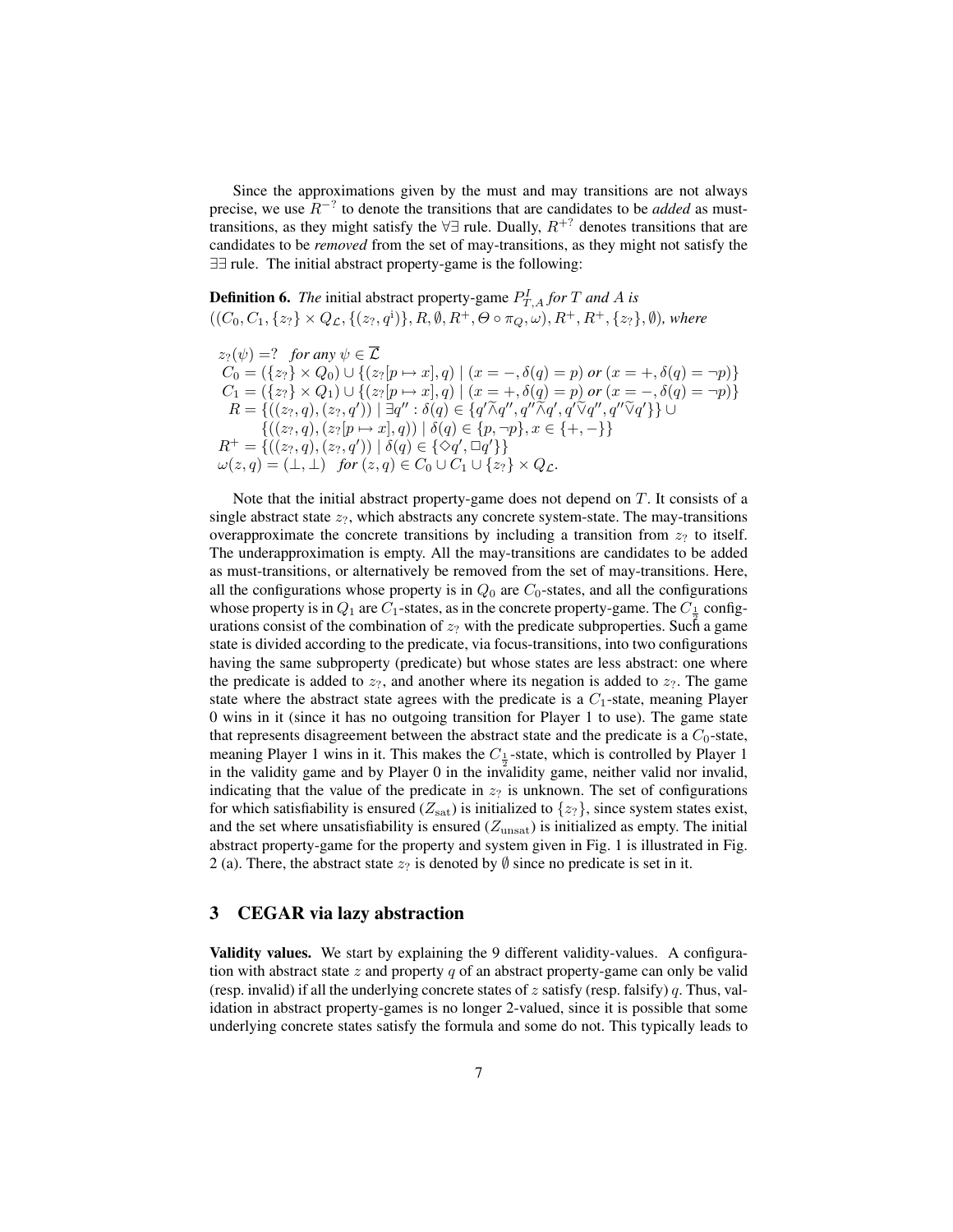a 3-valued setting, where  $(z, q)$  can be neither valid nor invalid. In case unsatisfiable abstract states are allowed, as in our case, it even leads to a 4-valued setting, where  $(z, q)$  can be both valid and invalid (if z is unsatisfiable). We use further validity values that help us define improved simplifications of the game structure. Namely, we distinguish between (in)validity and existential-(in)validity: (in)validity ensures that *all* the underlying concrete states are (in)valid, possibly vacuously. Existential-(in)validity ensures that there *exists* an underlying (in)valid concrete state. Existential-invalidity thus ensures that the configuration is *not* valid, and dually for existential-validity. These possibilities are recorded by  $\omega_1$  w.r.t. validity and by  $\omega_2$  w.r.t. invalidity. Namely, we use  $\omega_1$  to determine if the configuration is valid (tt), existential-invalid (ff) – meaning it is *not* valid, or its validity is unknown ( $\perp$ ). Dually for  $\omega_2$ .

More precisely,  $(t_t, \perp)$  stands for valid,  $(\perp, t_t)$  stands for existential-valid, and  $(t_t, t_t)$ stands for valid-and-satisfiable. Similarly,  $(\perp, f)$  stands for invalid,  $(f, f)$  stands for invalidand-satisfiable, and  $(f, \perp)$  stands for existential-invalid. Value  $(t, f, f)$  stands for unsatisfiable,  $(f, t)$  stands for existential-mixed, and  $(\perp, \perp)$  stands for unknown.

Example. We illustrate how our algorithm works on a toy example. We describe the underlying abstract property-game, the underlying model checking algorithm, the simplifications of the underlying game structure, and the possible refinement steps (which depend on a heuristic). The algorithm is illustrated by checking the  $\mu$ -calculus formula presented via an automaton in Fig. 1 ( $\alpha$ ) at the system depicted in Fig. 1 ( $\beta$ ).

Fig. 2 (a) presents the initial abstract property-game, defined in Def. 6 and explained thereafter. The unknown existence of may and must transitions is indicated by the symbol ? on the transitions. The focusing of predicates configurations can be viewed as a degenerate split that takes place in the initial abstract property-game. (In)validity is determined via a parity game algorithm. The configurations where Player 0 has a winning strategy in the validity game are labeled as valid  $(t, \perp)$ , whereas the ones where Player 1 has a winning strategy in the invalidity game are labeled as invalid  $(\perp, f)$ , as shown in Fig. 2 (b). No further validity-label improvements and redundant transitions/configurations removals are possible in Fig. 2 (b).

Since the initial configuration in Fig. 2 (b) is undetermined, refinement is needed. Thus, a heuristic, determining how to refine the abstraction, is applied. The different possibilities are illustrated by the remainder of the example. Assume that the heuristic determines that the initial configuration, denoted  $c$ , needs to be split according to the least precondition of true (the characterizing formula of the abstract state  $\emptyset$ ), denoted  $\tilde{p} \equiv \text{pre}(true)$ . Then the structure Fig. 2 (c) is obtained, where two initial configurations that correspond to the division of c by  $\tilde{p}$  are added, c becomes an intermediate  $(C_{\frac{1}{2}})$  configuration, corresponding focus-transitions are added from c to the new configurations, and the outgoing transitions of c are redirected to the new configurations (by doubling them). Note that only  $c$  is split. Here we already determine the existence of the must-transition from  $(\tilde{p}, \diamond)$  to  $(\emptyset, \wedge)$  since  $\tilde{p}$  represents the least precondition of ∅, thus the ∀∃ condition necessarily holds. By analogous arguments, we determine the absence of the may-transition from  $(\neg \tilde{p}, \Diamond)$  to  $(\emptyset, \land)$  (this detection mechanism is not yet included in the algorithm in order to increase readability). The validity check determines the upper left configuration to be invalid, yielding Fig. 2 (d).

Next, assume that the heuristic determines that the lower left configuration needs to be checked to determine if it contains the initial concrete state (since two initial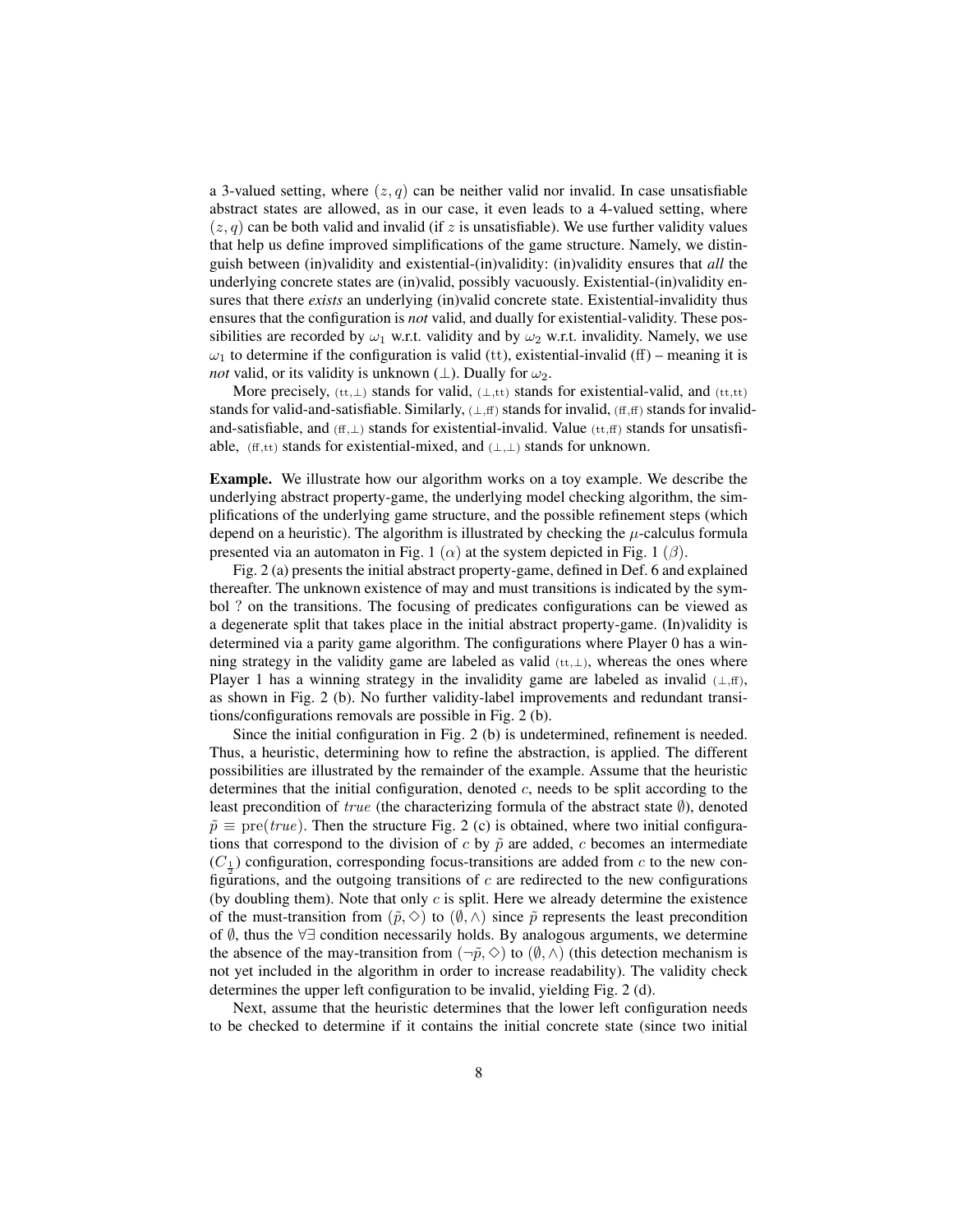$$
\alpha) \rightarrow \infty \qquad \qquad q_0 \qquad \qquad \alpha) \rightarrow x \le 4
$$
\n
$$
\alpha) \rightarrow x \le 4
$$
\n
$$
\beta) \qquad x := 0
$$
\n
$$
\beta) \qquad x := 0
$$
\n
$$
[x \ge 6] \ x := 0
$$
\n
$$
[x \ge 3] \ x := x - 1
$$

 $\cdot$   $\sim$ 

Fig. 1. A  $\mu$ -calculus formula  $(\alpha)$  in terms of automata (see Def. 3), and a system  $(\beta)$ . The property of  $(\alpha)$  holds if there is an infinite path possible such that always  $x \leq 4$  holds. It corresponds to the CTL formula  $EG(x \leq 4)$ . In  $(\beta)$ , the range of x is N, initialized with 0. The actions of the transitions can be executed whenever the guard, depicted in rectangular brackets, is valid.



**Fig. 2.** Example of a property check via lazy abstraction. Here,  $p \equiv x \leq 4$  and  $\tilde{p} \equiv \text{pre}(true)$ . May-transitions are depicted as dashed arrows and must-, as well as focus- and junction-, transitions as solid arrows. May-/must-transition whose existence is unknown contain symbol ?. Intermediate configurations are depicted as circles and the others are depicted as rectangles.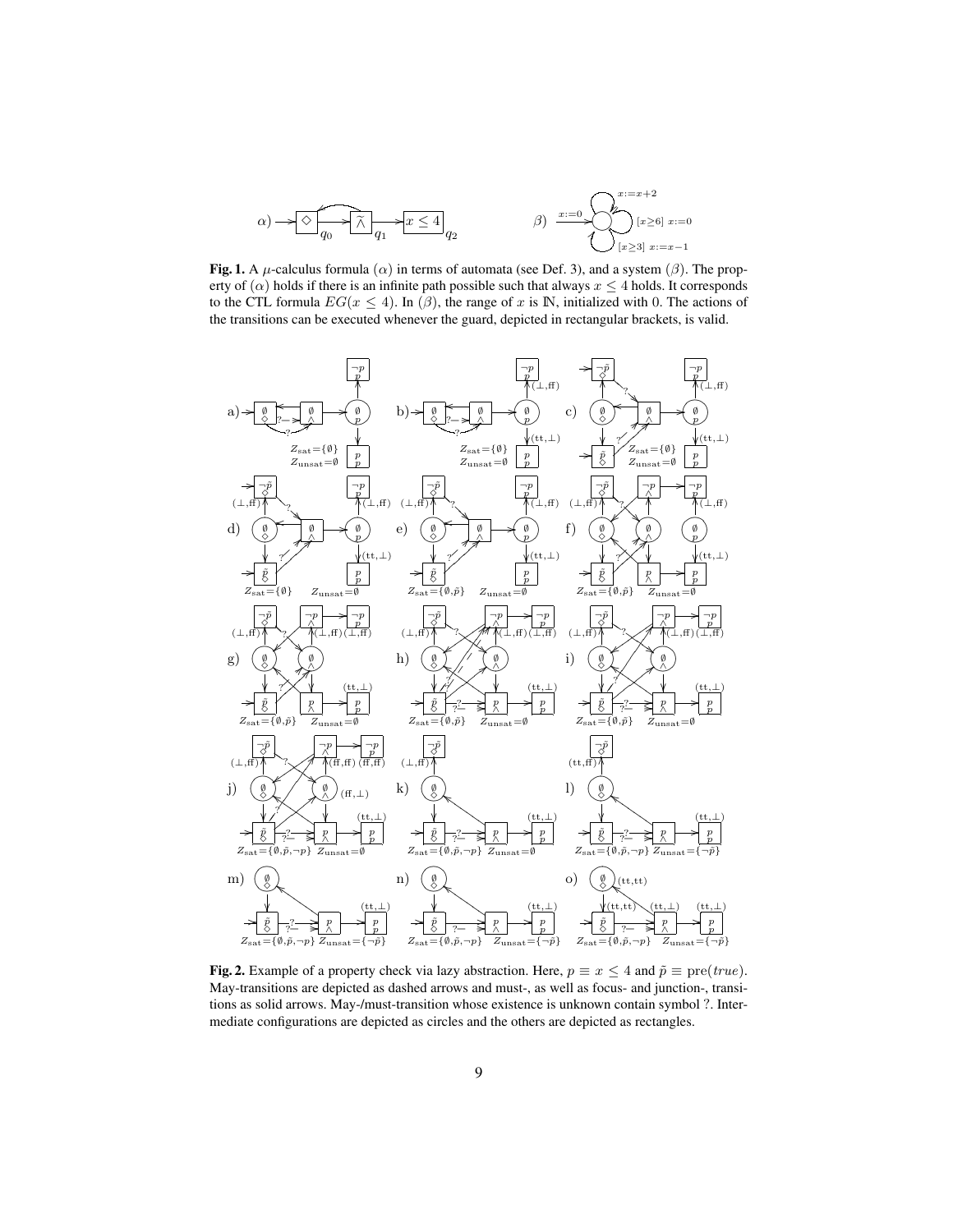configurations currently exist as a result of the previous split). This is indeed the case here. Therefore, the set of initial configurations becomes this singleton set. Moreover, the satisfiability of the corresponding abstract state  $\tilde{p}$  is implied, thus  $Z_{\text{sat}}$  is extended. Fig. 2 (e) is obtained.

Now, assume the heuristic determines that the "degenerate" split of the intermediate configuration  $(\emptyset, p)$  needs to be propagated backwards along the junction-transition t that points to it. Then the source  $(\emptyset, \wedge)$  of t, denoted sor(t), is divided into two new configurations via the predicate p that determined the split of  $(\emptyset, p)$ . This is done by dividing sor(t) according to the targets of the focus-transitions that leave  $(\emptyset, p)$  (these are the configurations to which  $(\emptyset, p)$  was split). As a result, sor(t) becomes an intermediate configuration, corresponding focus-transitions are added from  $\text{sort}(t)$  to the new configurations,  $t$  is redirected (by doubling it) such that each of its copies connects one of the new configurations directly to the corresponding target of the focus-transitions leaving  $(\emptyset, p)$  that agrees with it on the splitting predicate p (instead of connecting it to  $(\emptyset, p)$ ), and other transitions leaving sor(t) are redirected (by doubling them) such that their sources become the new configurations. As a result, the original target  $(\emptyset, p)$  of t becomes unreachable. Thus Fig. 2 (f) is obtained and after (in)validity determination and removal of the unreachable configuration, Fig. 2 (g) is obtained.

Assume the heuristic yields the (unique) may-transition  $t$  that points to the intermediate configuration  $(\emptyset, \wedge)$  in order to redirect it to the configurations that resulted from the previous split of  $(\emptyset, \wedge)$ . Then t is replaced by may-transitions (for which existence is not ensured) pointing to the targets of the focus-transitions leaving  $(\emptyset, \wedge)$ . Also, possible must-transitions are added to those configurations, but previous must-transitions (to the intermediate configuration  $(\emptyset, \wedge)$  are not removed. These previous must-transitions can be considered as hypertransitions. Thus Fig. 2 (h) is obtained and after the removal of irrelevant transitions Fig. 2 (i) is obtained. There, the (not ensured) may transition from  $(\tilde{p}, \diamond)$  to  $(\neg p, \wedge)$  is removed. This is because the source configuration is controlled by Player 0 and may transitions are used by Player 0 in the invalidity game. However, since the target of the transition is labeled by  $(\perp, f)$ , Player 0 will not use this transition in a winning strategy in the invalidity game, since it will make him lose (by reaching a configuration whose  $\omega_2$ -value is ff). Thus, removing it does not change the outcome.

Assume the heuristic determines that satisfiability of the abstract state encoded by  $\neg p$  needs to be checked. The state is satisfiable and therefore  $Z_{\text{sat}}$  is extended. Furthermore, the validity-value of the two configurations having this abstract state and that are invalid  $(L,ff)$  is modified to  $(f,ff)$ , indicating that, beside the fact that *all* underlying concrete states are invalid, there also *exists* an invalid underlying concrete state. Using this information, the intermediate configuration  $(\emptyset, \wedge)$  pointing to one of those configurations via a focus-transition is labeled with a value  $(f, \perp)$  (existential-invalid) indicating that there is an underlying concrete state which is invalid. This is justified by the fact that the intermediate configuration has the same subproperty as the targets of its outgoing focus-transitions and its abstract state represents a superset of their abstract states. Thus Fig. 2 (j) is obtained and after the removal of irrelevant transitions and unreachable configurations Fig. 2 (k) is obtained. Namely, first both of the (possible-)must transitions pointing to the intermediate configuration  $(\emptyset, \wedge)$  are removed. This is because the sources of these transitions are controlled by Player 0 and must transitions are used by Player 0 in the validity game, but the  $\omega_1$ -value of the target  $(\emptyset, \wedge)$  of the transitions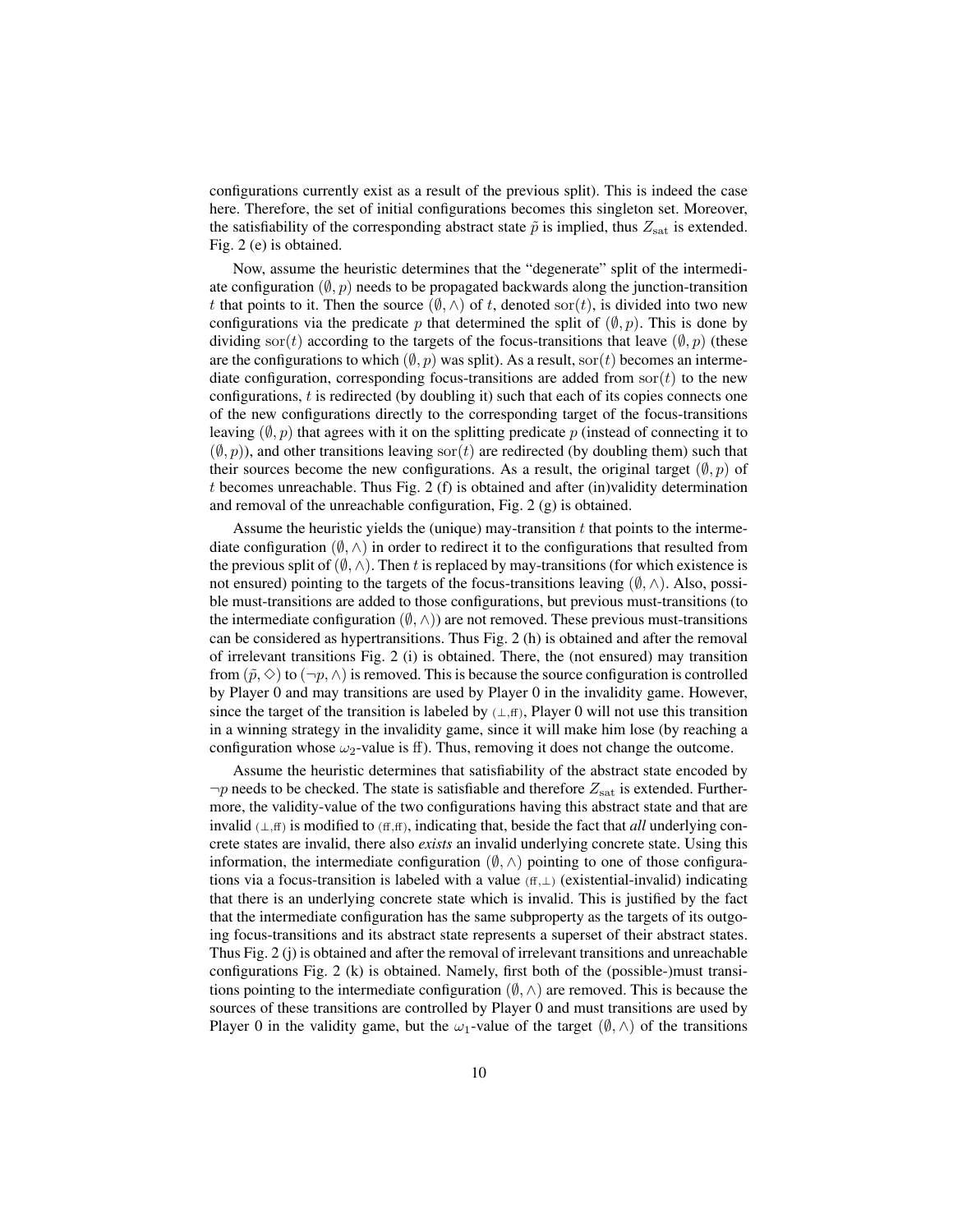is ff, which makes Player 0 lose. Therefore, Player 0 will not use these transitions in a winning strategy in the validity game, and removing them does not change the outcome. Similar arguments are responsible for the removal of the possible-must transition pointing to  $(\neg p, \land)$ . The removal of these transitions makes  $(\emptyset, \land), (\neg p, \land)$  and  $(\neg p, p)$ unreachable and they are removed with their transitions.

Assume the heuristic yields the abstract state encoded by  $\tilde{p}$  for which satisfiability needs to be checked. The state is unsatisfiable and therefore  $Z_{\text{unsat}}$  is extended. Furthermore, the upper left configuration having this abstract state is labeled as unsatisfiable  $(t_t, f_t)$ . Thus Fig. 2 (1) is obtained and after the removal of irrelevant transitions and unreachable configurations Fig. 2 (m) is obtained. Namely, the focus-transition pointing to the unsatisfiable configuration is removed (along with the unsatisfiable configuration), since it will never be used as a part of a winning strategy: in the validity game its source is controlled by Player 1, yet, the  $\omega_1$ -value of its target is tt, making Player 1 lose. Analogously, in the invalidity game it makes Player 0 who controls it lose, since the  $\omega_2$ -value of its target is ff.

Finally, assume the heuristic yields the (unique) possible-must-transition from  $(\tilde{p}, \diamondsuit)$ to  $(p, \land)$ , for which existence needs to be checked. After checking the ∀∃ condition by an unsatisfiability check of  $\tilde{p} \wedge \neg \text{pre}(p)$ , the must transition is added to the structure. Thus Fig. 2 (n) is obtained. The parity-game algorithm determines all the configurations as valid, after which the validity function is adapted to  $(t, t, t)$  in the configurations where the states are known to be satisfiable. This yields Fig. 2 (o), where the calculation terminates, since the property is verified: the single initial configuration is valid (the first component of its validity-value is tt).

Base algorithm. Table 2 presents the verification algorithm PropertyCheck and its used procedure Validity, which determines the (in)valid configurations of a given abstract property-game and adapts the validity function as best as possible. In Line 1,  $Z<sub>unsat</sub>$  is used to determine unsatisfiable states. In Line 2 the validity algorithm is applied and the determined validity is stored in the first component of  $\omega$ . In Line 3, valid configurations become valid-and-satisfiable if the underlying abstract state is known to be satisfiable, i.e. is in  $Z_{\text{sat}}$ . In Line 4, a configuration c that points via a chain of focus-transitions to a configuration for which the existence of a concrete state satisfying the corresponding property is known, i.e. where  $\omega_2$  is tt, is also updated to have value tt for  $\omega_2$ . This is because the concrete states described by c are a superset of those described by the targets of its outgoing focus-transitions. Lines 5-7 make the analogous adaptations concerning invalidity determination. As a result of Lines 4 and 7,  $C_1$ -configurations may get the "pure existential" values ( $\perp$ ,tt),(ff, $\perp$ ),(ff,tt), which are later used to simplify the game. No other configurations can get these values.

PropertyCheck starts by constructing the initial abstract property-game obtained from a given automaton. Then it repeatedly applies Validity, makes some simplifications (explained below), and calculates a refinement step until the property is verified or falsified, which is the case if the initial configurations are either all valid or all invalid. Redundant transitions (and configurations) are removed as follows. In Line 3, the outgoing transitions of configurations whose validity value is from  $\{(tt,ttt),(ff,f),(tt,ff)\}$ are removed. This is reasonable, since any play in one of the games will end at such configurations. The same argument holds for value ( $(f, t)$ ) that might be given to a  $C_{\frac{1}{2}}$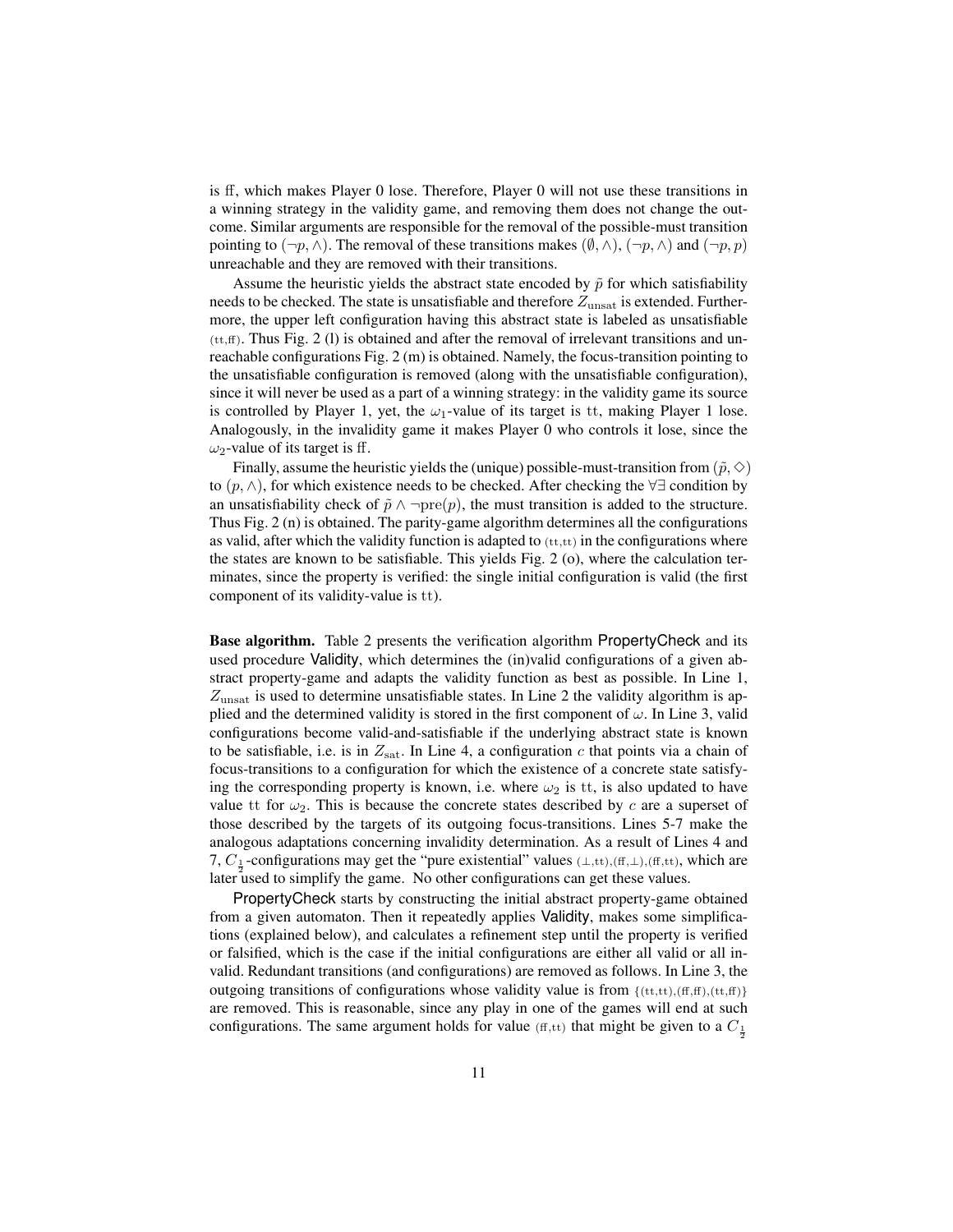Algorithm PropertyCheck ( $A$ : automaton,  $T$ : rooted transition system) Local variables  $P$ : an abstract property-game, initialized with  $P_{T,A}^I$ 

- 1: Validity  $(P)$
- 2: while  $(\exists c^i \in C^i : \omega_1(c^i) \neq \text{tt}) \wedge (\exists c^i \in C^i : \omega_2(c^i) \neq \text{ff})$  do
- 3: Remove all transitions in  $R_{\text{all}}$  leaving a configuration c with  $\omega(c) \in \{\text{(tt,tt),(ff,ff),(tt,ff)}\}.$
- 4: If  $c \in C_0 \wedge (\omega_1(c) = \bot \Rightarrow \omega_1(c') = \text{ff}) \wedge (\omega_2(c) = \bot \Rightarrow \omega_2(c') = \text{ff})$  or  $c \in C_1 \wedge (\omega_1(c) = \bot \Rightarrow \omega_1(c') = \text{tt}) \wedge (\omega_2(c) = \bot \Rightarrow \omega_2(c') = \text{tt})$  or  $c \in C_1 \wedge \omega(c') = (\text{tt}, \text{ff})$  then Remove  $(c, c')$  from R.
- 5: If  $c \in C_0 \wedge (\omega_2(c) = \bot \Rightarrow \omega_2(c') = \text{ff})$  or  $c \in C_1 \wedge (\omega_1(c) = \bot \Rightarrow \omega_1(c') = \text{tt})$ then Remove  $(c, c')$  from  $R^+ \cup R^{+?}$ .
- 6: If  $c \in C_0 \wedge (\omega_1(c) = \bot \Rightarrow \omega_1(c') = \text{ff})$  or  $c \in C_1 \wedge (\omega_2(c) = \bot \Rightarrow \omega_2(c') = \text{tt})$ then Remove  $(c, c')$  from  $R^- \cup R^{-?}$ .
- 7: Remove from P all the configurations which are unreachable from the initial configurations via  $R_{\text{all}}$ .
- 8: Refine  $(P)$
- 9: Validity  $(P)$
- 10:if  $\forall c^i \in C^i : \omega_1(c^i) = \text{tt}$  then return(tt) else return(ff)

**Algorithm Validity** ( $P$  : a abstract property-game)

- 1: Set  $\omega$  to (tt, ff) on every configuration  $c \in C$  where  $\pi_Z(c) \in Z_{\text{unsat}}$ .
- 2: Determine the valid configurations via a parity-game algorithm and set  $\omega_1$  to tt on those.
- 3: Set  $\omega_2(c)$  to tt on every configuration  $c \in C$  where  $\omega_1(c) = \text{tt}$  and  $\pi_Z(c) \in Z_{\text{sat}}$ .
- 4: Set  $\omega_2$  to tt on every configuration from  $C_{\frac{1}{2}}$  that points to a configuration where  $\omega_2$  is tt.
- 5: Determine the invalid configurations via a parity-game algorithm and set  $\omega_2$  to ff on those.
- 6: Set  $\omega_1(c)$  to ff on every configuration  $c \in C$  where  $\omega_2(c) = f$  and  $\pi_Z(c) \in Z_{\text{sat}}$ .
- 7: Set  $\omega_1$  to ff on every configuration from  $C_{\frac{1}{2}}$  that points to a configuration where  $\omega_1$  is ff.

Table 2. A model checking algorithm PropertyCheck for the  $\mu$ -calculus. Its used procedure for validity determination Validity is presented here and the procedure for the refinement calculation is given in Table 3. Here,  $P = ((C_0, C_1, C_{\frac{1}{2}}, C^i, R, R^-, R^+, \theta, \omega), R^{-7}, R^{+7}, Z_{\text{sat}}, Z_{\text{unsat}})$ .

configuration, but here (in)validity is not completely resolved, and therefore the outgoing transitions are not removed, since they might be necessary during refinement. Transitions that will never be chosen in a winning strategy are removed as follows. In Line 4 junction-transitions leaving  $\tilde{\vee}$ -configurations *c*, i.e. *c* ∈ *C*<sub>0</sub>, are removed whenever each not yet determined component of  $\omega(c)$  is ff in the target of the transition. This is justified since Player 0 would lose (in both games) by using such transitions. Analogously for  $c \in C_1$ . Focus-transitions to unsatisfiable configurations are also removed since they are losing for their controlling player (in both games). In Line 5 (resp. Line 6) may-(resp. must-)transitions are removed in similar conditions as for junctiontransitions except it is sufficient to consider only one component of  $\omega(c)$ , since may-(resp. must-)transitions can only be used by Player 0 in the invalidity game or Player 1 in the validity game (resp. Player 0 in the validity game or Player 1 in the invalidity game). Finally, all unreachable configurations are removed in Line 7.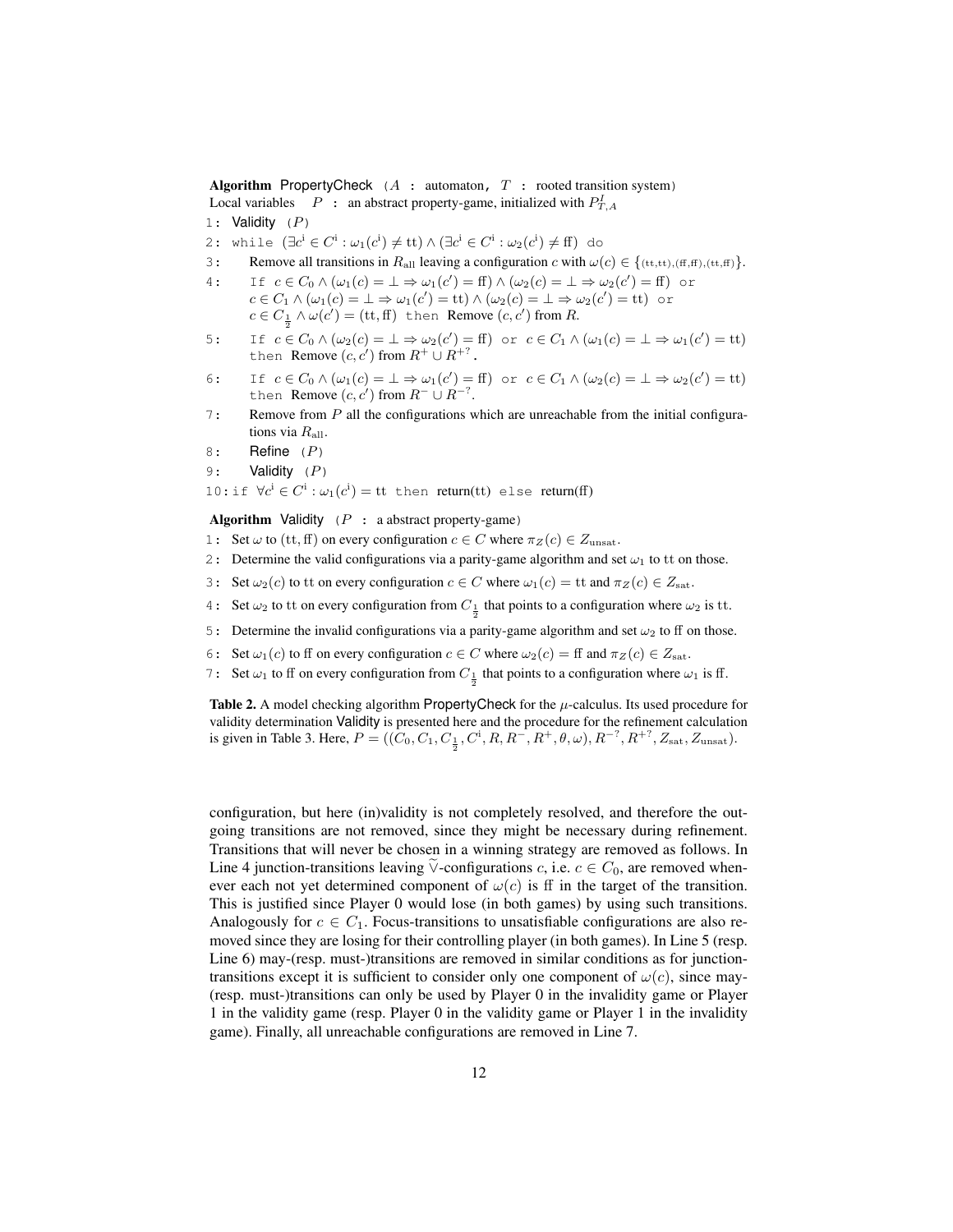Refinement algorithm. The pseudo code of the refinement algorithm is presented in Table 3. There, a heuristic is used to determine the refinement. The heuristic may depend on further arguments other than the abstract property-game, like the system to be checked or the history of refinement. It can also be probabilistic. We describe each possible refinement-scenario along with the way it is handled algorithmically.

The first two scenarios of the refinement correspond to the local split, better focusing, of a quantifier-, resp. junction-, configuration (Line 1, resp. Line 7). A split always originates either in a configuration whose subproperty is a predicate (such configurations are split in the initial abstract property-game already) or in a quantifierconfiguration. It later might be propagated to junction-configurations. A local split is performed by turning the configuration into a  $C_{\frac{1}{2}}$  configuration, which serves as an auxiliary configuration, and introducing new subconfigurations. Newly introduced configurations map via  $\omega$  to  $(\perp,\perp)$  and via  $\theta$  as  $\Theta \circ \pi_Q$ . Thus, during refinement,  $C_0$  or  $C_1$ configurations can become  $C_{\frac{1}{2}}$  configurations. However, a  $C_0$  configuration will never become a  $C_1$  configuration and vice versa. Similarly,  $C_{\frac{1}{2}}$ -configurations never become  $C_0$  or  $C_1$  configurations. In addition, the initial configurations always remain  $C_0 \cup C_1$ configurations. Furthermore, as a result of the local splitting, the configurations used in the abstract property-game might overlap. However, we have the property that when considering only  $C_0 \cup C_1$  configurations having the same property (i.e. the same second component), then their abstract states have disjoint underlying sets of concrete states. The different calculations for the two splitting scenarios are described in more detail below, followed by the other scenarios of the refinement, which are aimed at updating the components of the abstract property-game and making them more precise (e.g. after a split took place). Note that in previous papers the propagation of a split to junctionconfigurations, as well as the updates of the other components, were all performed together in each refinement step.

*Splitting quantifier-configurations* (Line 1). A quantifier-configuration  $c = (z, q) \in$  $C_0 \cup C_1$  whose validity is unknown, i.e.  $\omega(c) = (\perp, \perp)$ , is determined together with a predicate  $\psi \in \overline{\mathcal{L}}$  performing the split. The predicate is unused in z, i.e.  $z(\psi) =$ ? (otherwise no improvement takes place). Two new configurations where  $z$  is set to positive, resp. negative, at  $\psi$  are added to the configurations of the corresponding player, and c becomes a  $C_{\frac{1}{2}}$  configuration that points via focus-transitions to the newly added configurations (Line 2). The transitions outgoing  $c$  are redirected (and doubled) such that they leave the two new configurations (Line 5). The redirected must-transitions remain ensured. The redirected may-transitions, on the other hand, might be overly approximated due to the specialization of the source. Thus, they are added as possible not-may-transitions (Line 3). Furthermore, the may-transitions which are not subsumed by ensured must-transitions are also added as possible must-transitions (Line 4), since the specialization of the source can cause them to fulfill the  $\forall \exists$  rule. Finally, if c is an initial configuration, it is replaced by the new ones (Line 6). In Fig. 2, 'splitting quantifier-configuration' is performed from (b) into (c).

*Splitting junction-configurations* (Line 7). Here, the purpose is to propagate a previous split to the anteceding junction-configurations of the split configuration. Therefore, a transition  $(c, c')$  from a junction-configuration whose validity is unknown, i.e.  $\omega(c)$  = (⊥,⊥), to a  $C_1$ -configuration is determined, i.e.  $(c, c') \in R \cap ((C_0 \cup C_1) \times C_1)$ . The idea is to split c via the two configurations reachable from  $c'$  by focus-transitions, which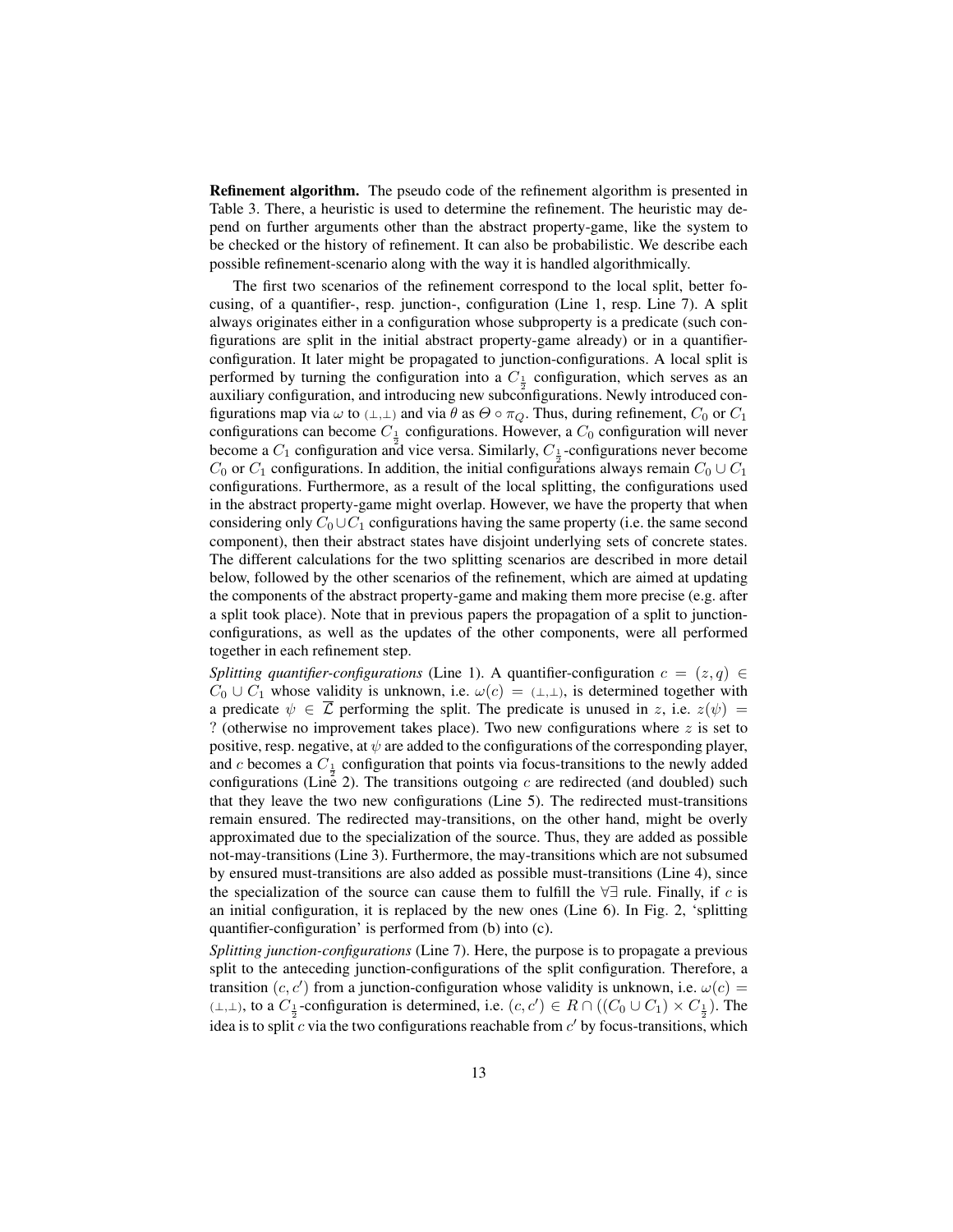Algorithm Refine  $(P:$  a property-game)

A heuristic determines one of the following cases including the determination of the corresponding configuration, transition, etc.:

1: [determine 
$$
((z, q), \psi) \in (C_0 \cup C_1) \times \overline{L}
$$
 with  $q \in Q_{\text{qua}} \wedge z(\psi) = ? \wedge \omega(z, q) = (\bot, \bot)$ ]:  
\n     \$Here,  $c = (z, q)$  and  $C' = \{(\{z[\psi \mapsto +]\}, q), (\{z[\psi \mapsto -]\}, q)\}$  and  $j \in \{1, 2\}$  with  $q \in Q_j$ .  
\n2:  $C_j := (C_j \setminus \{c\}) \cup C'$  and  $C_j = C_j \cup \{c\}$  and  $R := R \cup (\{c\} \times C')$   
\n3:  $R^{+7} := \{ (c', c'') \mid c' \in C' \wedge (c, c'') \in R^+ \} \cup R^{+7} \setminus (\{c\} \times C)$   
\n4:  $R^{-2} := \{ (c', c'') \mid c' \in C' \wedge (c, c'') \in R^+ \} \cup R^{-7} \setminus (\{c\} \times C)$   
\n5:  $R^u := \{ (c', c'') \mid c' \in C' \wedge (c, c'') \in R^+ \} \cup R^{+7} \setminus (\{c\} \times C)$   
\n6:  $R^u := \{ (c', c'') \mid c' \in C' \wedge (c, c'') \in R^+ \} \cup R^+ \setminus (\{c\} \times C)$  with  $u \in \{+, -\}$   
\n6:  $\text{if } c \in C^1 \text{ then } C^1 := C' \cup C^1 \setminus \{c\}$   
\n7: [determine  $(c, c) \in R \cap ((C_0 \cup C_1) \times C_j \text{ and } W^u \setminus (c) = (\bot, \bot) \wedge \omega(c') \notin \{(\text{t}, \text{t}, \text{t}, \text{t}, \text{t}, \text{t})\}$ ]:  
\n     \$Here,  $c = (z, q)$  and  $c' = (z', q)$  and  $C'' = \{(\bar{z}, q)$ 

troduced configurations map via  $\omega$  to  $(\perp,\perp)$  and via  $\theta$  as  $\Theta \circ \pi_Q$ . Satisfiable $(\psi)$  denotes a satisfiability check of  $\psi$  (checks if  $[\psi] \neq \emptyset$ ) made by a theorem prover, and similarly for Unsatisfiable $(\psi)$ . For  $(c_s, c_t) \in R_{\text{all}}$  let  $R_{\text{ta}}^{\uparrow (c_s, c_t)} = \{(c_s, c'_t) \in R_{\text{all}} \mid c_t \in \{c'_t\}. R_{\frac{1}{2}}^*\}$  and  $R_{\text{ta}}^{\downarrow(c_s,c_t)} = \{(c_s, c'_t) \in R_{\text{all}} \mid c'_t \in \{c_t\}.R_{\frac{1}{2}}^*\}$ , where  $R_{\frac{1}{2}}^*$  is the transitive closure of the focus transitions  $R \cap (C_{\frac{1}{2}} \times C)$ .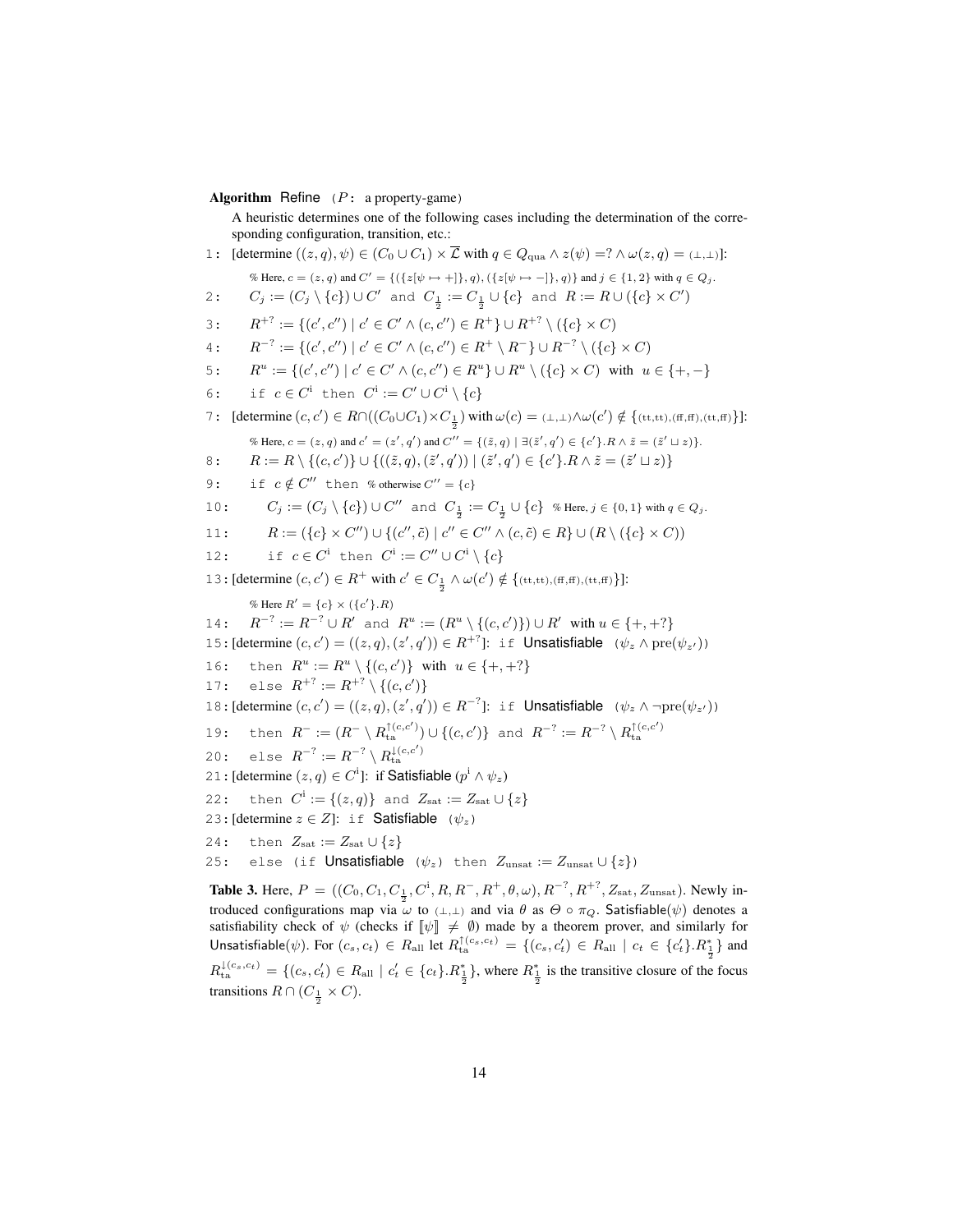are the configurations to which  $c'$  was split earlier. Thus,  $c'$  is determined such that its validity is not from  $\{(t_t,t_t),(\text{ff},\text{ff}),(\text{tf},\text{ff})\}$ , since otherwise either all the underlying concrete states of  $c'$  are in agreement or none exist, and in both cases no improvement will result from splitting  $c$  according to the split of  $c'$ .

Then c is (possibly) split as follows. For each of the two configurations  $\tilde{c}'$ , reachable via a focus-transition from  $c'$ , we consider in  $C''$  a configuration that corresponds to the least upper bound  $z \sqcup \tilde{z}'$  of the abstract state of c and the abstract state of  $\tilde{c}'$ , if it exists. The concrete states encoded by  $z \sqcup \tilde{z}'$  correspond to the intersection of the underlying concrete states of z and  $\tilde{z}$ . Note that while  $\tilde{z}$  is finer than the abstract state  $z'$  of  $c'$ , it is not guaranteed that  $\tilde{z}'$  is finer than z, since z could become finer than  $z'$  by previous splits based on other outgoing junction-transitions of  $c$ . In particular,  $z$  and  $\tilde{z}'$  might give contradictory values  $(+ \text{ vs. } -)$  to some predicate (meaning they represent disjoint sets of concrete states), in which case  $z \sqcup \tilde{z}'$  does not exist. Still, at least for one focustransition target such an upper bound exists, since by an invariant  $z$  is finer than  $z'$ . Moreover, exactly one additional predicate  $\psi \in \overline{\mathcal{L}}$  is set (either to + or to -) in  $\tilde{z}'$ compared to  $z'$  (along the focus-transition).  $\psi$  is the predicate that  $c'$  was split by. This means that z is finer than  $\tilde{z}'$  w.r.t. all predicates, except for possibly  $\psi$ . Now, if  $\psi$  is not set in z, then  $\psi$  does not introduce contradictions as well, thus (1) upper bounds exist for both of the focus-transitions targets. Otherwise ( $\psi$  is already set in z as a result of a previous split), then (2) the least upper bound exists (only) for the one focus-transition target in which  $\psi$  is set the same as in z.

In case (2), the only existing least upper bound is equal to  $z$ , since in this case  $z$  is already finer than  $\tilde{z}'$  ( $\tilde{z}' \sqsubseteq z$ ), i.e., it was already split by  $\psi$  (and therefore the abstract state of the other focus-transition target is disjoint from z). Thus,  $C'' = \{c\}$ . In this case, c is not split but the transition  $(c, c')$  is redirected to point directly to the configuration  $\tilde{c}'$  for which  $\tilde{z}' \sqsubseteq z$  (Line 8).

In case (1), the least upper bounds are  $z[\psi \mapsto +]$  and  $z[\psi \mapsto -]$ , each of which represents the intersection of the underlying states of z with the states satisfying  $\psi$ or  $\neg \psi$ , resp., meaning z is split by  $\psi$ . In this case, identified by the condition  $c \notin$  $C''$  in Line 9, c is split into the two new configurations collected in  $C''$ . These are added to the configurations of the corresponding player (Line 10) and c becomes a  $C_{\frac{1}{2}}$ configuration (Line 10) pointing via focus-transitions to the new configurations (Line 11). Furthermore, the outgoing transitions of  $c$  are redirected to the new configurations as follows. First, instead of the transition  $(c, c')$ , each of the new configurations points directly to the focus-transition target  $\tilde{c}'$  that "created" it, i.e., whose least upper bound (intersection) w.r.t. z it represents (Line 8). Additionally, the outgoing transitions of  $c$ pointing to a target different than  $c'$  are redirected (by doubling them) to leave the new configurations (Line 11 combined with Line 8). Finally, if  $c$  is an initial configuration, it is replaced by the new ones (Line 12). In Fig. 2, 'splitting junction-configuration' (based on case (1)) takes place from (e) into (f).

*Focusing may-transitions* (Line 13). Here, the purpose is to propagate a previous split to the incoming may-transitions of the split configuration. Therefore, a may-transition  $(c, c') \in R^+$  with  $c' \in C_{\frac{1}{2}}$  is determined. Such a transition models a hypertransition. It is redirected (by doubling it) such that it points directly to the focus-transition targets of  $c'$ , i.e. to the configurations to which  $c'$  was 'split' earlier. The determined transition is such that  $\omega(c') \notin \{(\text{tt},\text{tt},\text{ft},\text{ft},\text{ft},\text{ft},\text{ft},\text{ft})\}$ , ensuring that these focus-transition targets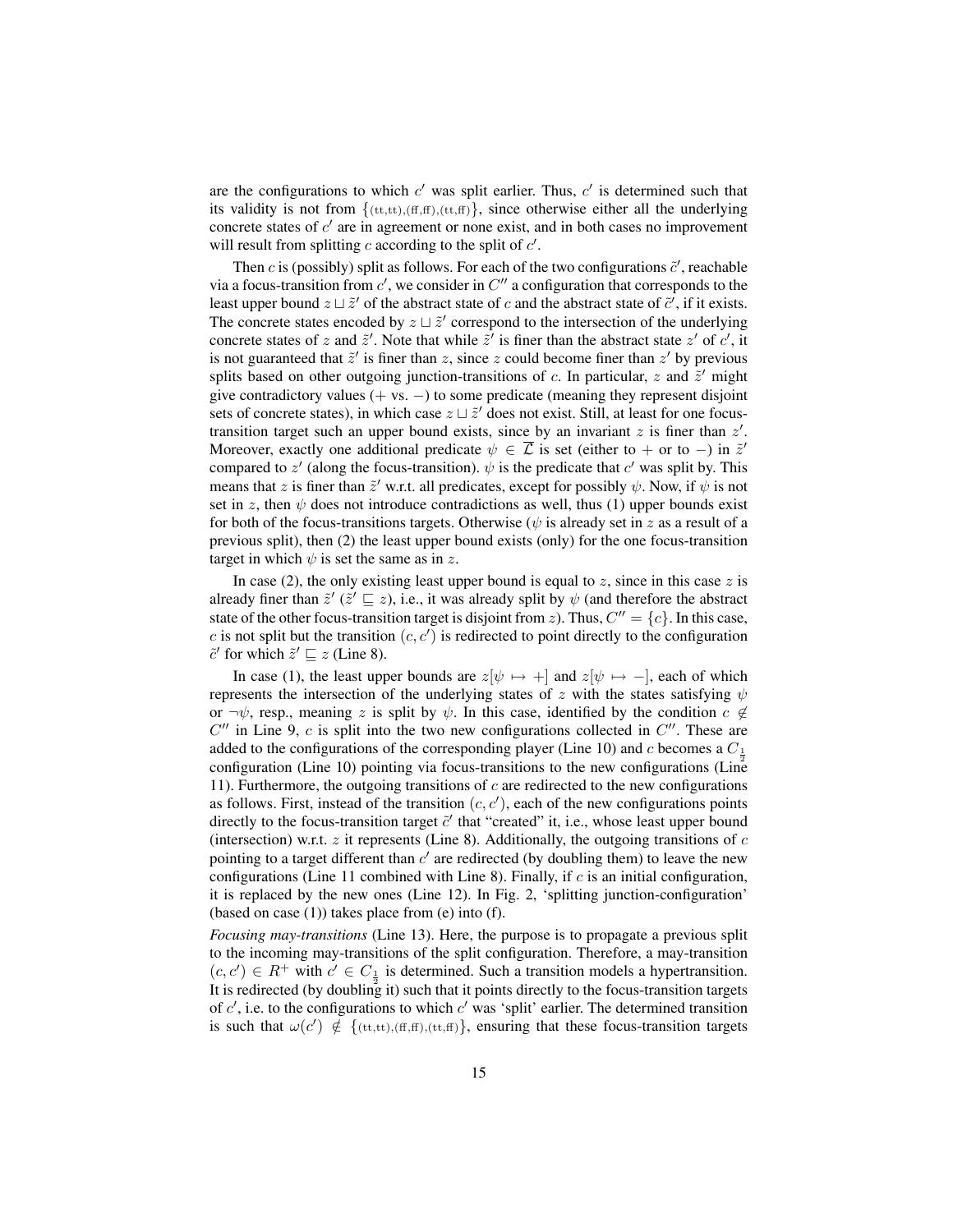were not removed during simplification. The new may-transitions also become possible not-may-transitions, since they might be overly approximated. Furthermore, they are also added as possible must-transitions. Note that unlike the removal of may-transitions pointing to  $c'$ , (possible) must-transitions that point to  $c'$  (if exist) remain intact, since hypertransitions are needed in the case of must transitions to increase expressiveness. In Fig. 2, 'focusing may-transition' is performed from (g) into (h).

*Ascertaining may-transitions* (Line 15). A possible not-may-transition  $((z, q), (z', q')) \in$  $R^{+?}$  is determined and it is checked if it is overly approximated. This is done by a theorem prover call of Unsatisfiable ( $\psi_z \wedge \text{pre}(\psi_{z'})$ ). If this call is successful, meaning the  $\exists \exists$  condition does not hold w.r.t.  $\psi_z$  and  $\psi_{z'}$ , the transition is removed as a maytransition. Otherwise, it is only removed from  $R^{+?}$ . Note that here and in the next scenario an unsatisfiability call is made instead of a satisfiability call in order to remain sound if incomplete satisfiability checks are applied.

*Ascertaining must-transitions* (Line 18). A possible must-transition  $((z,q),(z',q')) \in$  $R^{-7}$  is determined and it is checked if it is a real must transition. This is done by a theorem prover call of Unsatisfiable ( $\psi_z \wedge \neg \text{pre}(\psi_{z'})$ ). If this call is successful, meaning the  $\forall \exists$  condition holds w.r.t.  $\psi_z$  and  $\psi_{z'}$ , the transition is added as a real must-transition and all (possible) must-transitions that have the same source but a less precise target are removed, since their existence does not increase precision. Otherwise, the transition and all possible must-transitions that have the same source but a more precise target are removed (they cannot become real must-transitions). The less (resp. more) precise targets are given by the configurations that are backwards (resp. forwards) reachable from  $(z', q')$  via focus-transitions. This is justified by the invariant that the abstract state of the target of a focus-transition is always finer, i.e. more precise, than the abstract state of its source. In Fig. 2, 'ascertaining must-transition' is performed from (m) into (n). *Ascertaining initial configuration* (Line 21). Splitting of configurations might result in multiple initial configurations. However, recall that initial configurations are always in  $C_0 \cup C_1$  and thus their abstract states are disjoint. This ensures that only one of them abstracts the concrete initial configuration, and the rest are merely overly approximated. Thus an initial configuration  $(z, q) \in C^i$  is determined and it is checked if it contains the concrete initial state. This is done by a theorem prover call Satisfiable  $(p<sup>i</sup> \wedge \psi_z)$ . If successful,  $C^i$  becomes  $\{(z,q)\}\$  and z is added to  $Z_{\text{sat}}$  (since its satisfiability is ensured). In Fig. 2, 'ascertaining initial configuration' is performed from (d) into (e). *Checking satisfiability of abstract states* (Line 23). An abstract state  $z \in Z$  is determined and its (un)satisfiability is checked. This is done by a theorem prover call Satisfiable ( $\psi_z$ ), resp. Unsatisfiable ( $\psi_z$ ). If the call is successful, z is added to  $Z_{\text{sat}}$ , resp. to  $Z<sub>unsat</sub>$ . Both theorem prover calls are necessary for soundness if incomplete satisfiability checks are applied. In Fig. 2, 'checking satisfiability of abstract states' is performed from (i) into (j) and from (k) into (l).

**Properties of the algorithm.** Satisfiability checks are said to be *sound* if Satisfiable( $\psi$ ) implies that  $\psi$  is satisfiable, i.e.  $\llbracket \psi \rrbracket \neq \emptyset$ , and if Unsatisfiable( $\psi$ ) implies that  $\psi$  is not satisfiable, i.e.  $[\psi] = \emptyset$ . Satisfiability checks are *complete* if the reverse implications of the above constraints hold. Let  $\mathcal{O} = \{P.3, ..., P.7\} \cup \{V.1, ..., V.7\}$  denote the execution lines of PropertyCheck, resp. of Validity, in which simplifications of the game structure as well as (in)validity determinations are made. In the following, PropertyCheck also denotes a more liberal version of it where the lines from  $\mathcal O$  are not always applied after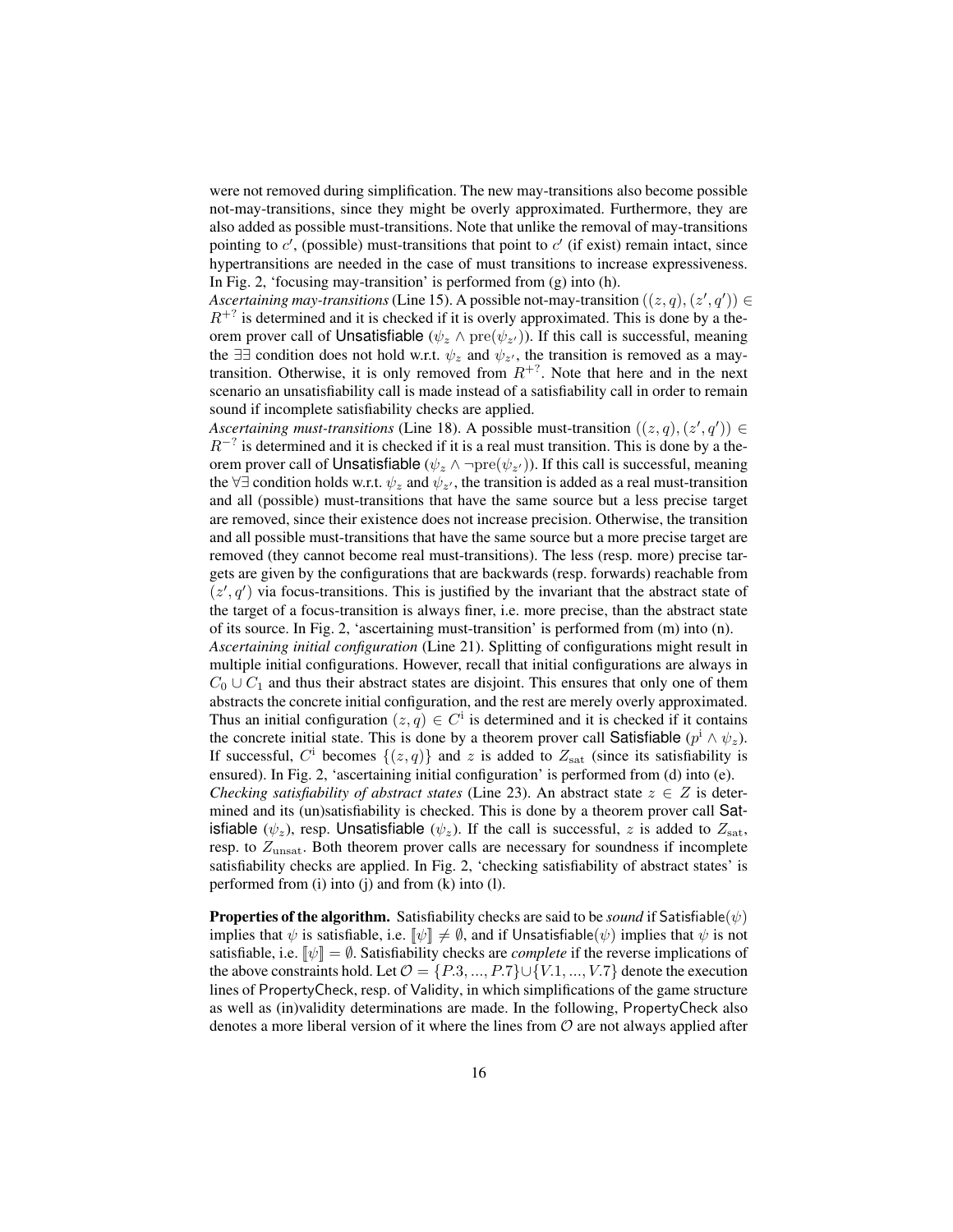every refinement step as long as (in)validity determinations are applied infinitely often (more precisely, the bundle of the three Lines V.1,V.2,V,5 are infinitely often calculated after a refinement step). This means that more than one refinement step is calculated at once. We have that our algorithm is correct and no validity information is lost during an execution (even if the more liberal version is used):

Theorem 1 (Soundness). *Let satisfiability checks be sound. If* PropertyCheck(A, T) *based on any heuristic returns*  $\text{tt}$  *(resp.*  $\text{ft}$ *), then*  $T \models A$  *(resp.*  $T \not\models A$ *) holds.* 

Theorem 2 (Incremental). *Suppose satisfiability checks are sound,* P *is a propertygame obtained during the execution of* PropertyCheck(A, T)*, and* P *is valid (resp. invalid) in*  $c \in C$ *. Then the execution of any line of* PropertyCheck *or* Validity *yields a property-game that is valid (resp. invalid) in* c *or that does not contain* c *anymore.*

The algorithm is relatively complete for least fixpoint free formulas (and is often also successful for formulas containing least fixpoints). Note that this statement is not implied by the relative completeness of generalized Kripke modal transition systems, since not all hypertransitions are calculated.

Theorem 3 (Relative completeness). *Suppose satisfiability checks are sound and complete and* L *can describe every subset of* S*. If the acceptance function of* A *maps always to zero (i.e. a least fixpoint free*  $\mu$ *-calculus formula is encoded) and*  $T \models A$ *, then any heuristic applied for the first, say* n*, refinement determination steps, can be extended to a (not necessarily computable) one such that* PropertyCheck(A, T) *returns* tt*.*

Theorem 3 does not hold if we restrict to computable refinement heuristics, since otherwise the halting problem would be decidable. Furthermore, Theorem 3 does not hold for automata with arbitrary acceptance function, since the underlying class of abstract models is not expressive enough. To handle arbitrary functions, fairness constraints, as in [6, 8], are needed.

*Remark 2.* Previous CEGAR-algorithms, including ours [10], usually need less refinement steps than our new algorithm, since it has a very fundamental laziness. Nevertheless, our algorithm can mimic the refinement steps of the other algorithms without increasing its computation time by calculating all refinements made by the other algorithms in a single step before calling Validity. We expect our algorithm to be in general faster than the others, since we can use improved heuristics that avoid the expensive cost of refinement-calculations by restricting to the relevant calculations.

# 4 Conclusion

We presented a new CEGAR-based algorithm for  $\mu$ -calculus verification, which is based on the lazy abstraction technique. We obtained the high level of laziness by developing a new philosophy of a refinement step, namely *state focusing*: The to be split configuration is not removed and is, e.g., used to model hypertransitions. Our algorithm avoids state explosion and, at the same time, remains complete for least fixpoint free formulas. We discuss several optimizations of the algorithm in Appendix A. The heuristics presented in [10] can be straightforwardly adapted to our setting. Determination of heuristics that better support the finer lazy abstraction approach of our new algorithm, and a prototype implementation, are topics for future work.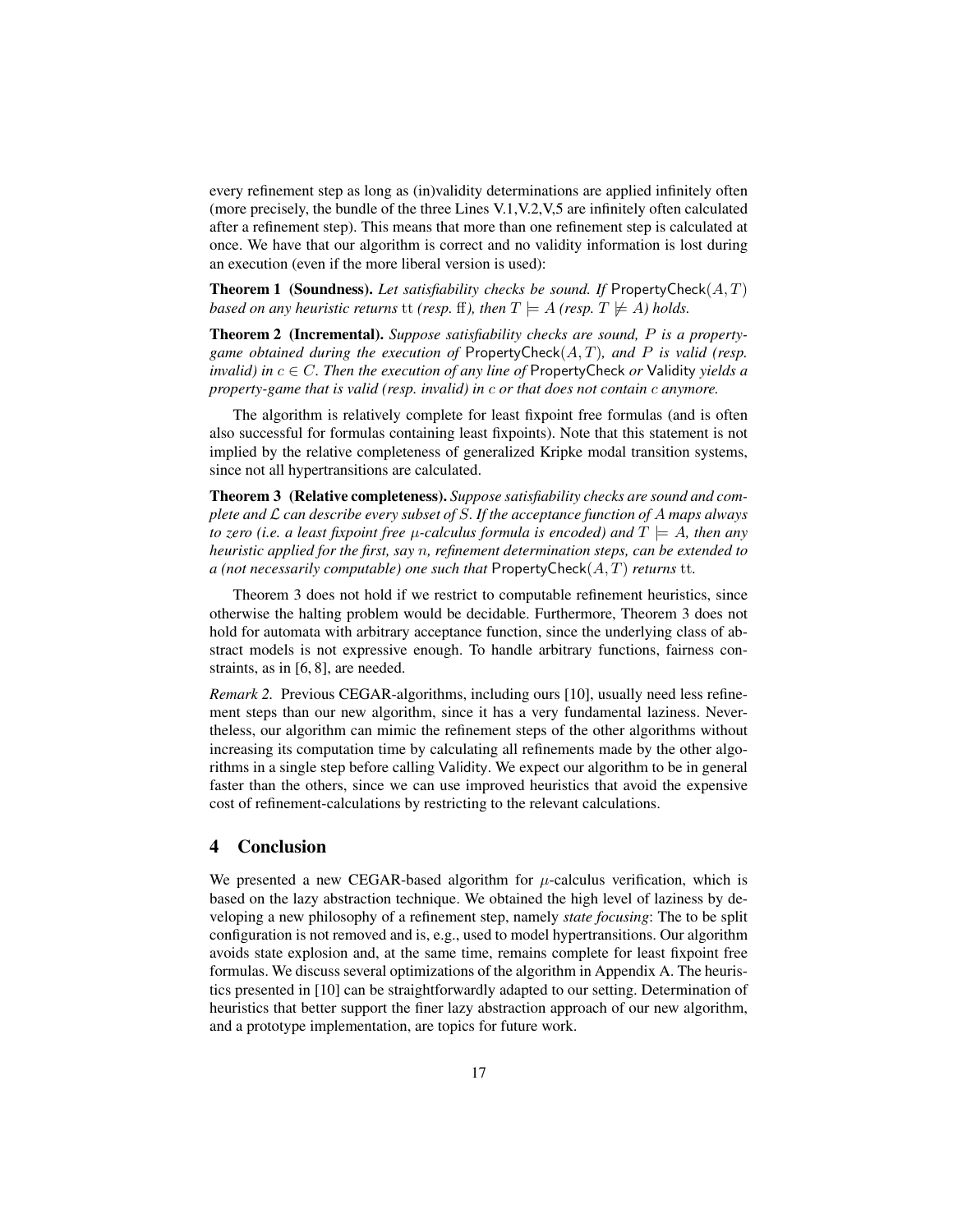#### References

- 1. T. Ball and O. Kupferman. An abstraction-refinement framework for multi-agent systems. In *LICS*, pages 379–388, 2006.
- 2. T. Ball, O. Kupferman, and M. Sagiv. Leaping loops in the presence of abstraction. In *CAV*, volume 4590 of *LNCS*, pages 491–503, 2007.
- 3. T. Ball, O. Kupferman, and G. Yorsh. Abstraction for falsification. In *CAV*, volume 3576 of *LNCS*, pages 67–81, 2005.
- 4. T. Ball, A. Podelski, and S. K. Rajamani. Boolean and cartesian abstraction for model checking C programs. In *TACAS*, volume 2031 of *LNCS*, pages 268–283, 2001.
- 5. E. M. Clarke, O. Grumberg, S. Jha, Y. Lu, and H. Veith. Counterexample-guided abstraction refinement for symbolic model checking. *J. ACM*, 50(5):752–794, 2003.
- 6. D. Dams and K. S. Namjoshi. The existence of finite abstractions for branching time model checking. In *LICS*, pages 335–344, 2004.
- 7. H. Fecher and M. Huth. Model checking for action abstraction. In *VMCAI*, volume 4905 of *LNCS*, pages 112-126, 2008.
- 8. H. Fecher and M. Huth. Ranked predicate abstraction for branching time: Complete, incremental, and precise. In *ATVA*, volume 4218 of *LNCS*, pages 322–336, 2006.
- 9. H. Fecher, M. Huth, H. Schmidt, and J. Schönborn. Refinement sensitive formal semantics of state machines with persistent choice. In *AVoCS*, 2007. will appear in ENiTCS.
- 10. H. Fecher and S. Shoham. Local abstraction-refinement for the mu-calculus. In *SPIN*, volume 4595 of *LNCS*, pages 4–23, 2007.
- 11. P. Godefroid, M. Huth, and R. Jagadeesan. Abstraction-based model checking using modal transition systems. In *CONCUR*, volume 2154 of *LNCS*, pages 426–440, 2001.
- 12. S. Graf and H. Saidi. Construction of abstract state graphs with PVS. In *CAV*, volume 1254 of *LNCS*, pages 72–83, 1997.
- 13. O. Grumberg, M. Lange, M. Leucker, and S. Shoham. When not losing is better than winning: Abstraction and refinement for the full µ-calculus. *Information and Compuatation*, 205(8):1130-1148, 2007.
- 14. O. Grumberg, M. Lange, M. Leucker, and S. Shoham. *Don't know* in the  $\mu$ -calculus. In *VMCAI*, volume 3385 of *LNCS*, pages 233–249, 2005.
- 15. A. Gurfinkel and M. Chechik. Why waste a perfectly good abstraction?. In *TACAS*, volume 3920 of *LNCS*, pages 212–226, 2006.
- 16. T. A. Henzinger, R. Jhala, R. Majumdar, and G. Sutre. Lazy abstraction. In *POPL*, pages 58–70, 2002.
- 17. M. Huth, R. Jagadeesan, and D. A. Schmidt. Modal transition systems: A foundation for three-valued program analysis. In *ESOP*, volume 2028 of *LNCS*, pages 155–169, 2001.
- 18. M. Jurdzinski. Deciding the winner in parity games is in UP ∩ co-UP. *Inf. Process. Lett.*, 68(3):119–124, 1998.
- 19. D. Kozen. Results on the propositional µ-calculus. *Theor. Comput. Sci.*, 27:333–354, 1983.
- 20. K. G. Larsen and B. Thomsen. A modal process logic. In *LICS*, pages 203–210, 1988.
- 21. K. G. Larsen and L. Xinxin. Equation solving using modal transition systems. In *LICS*, pages 108–117, 1990.
- 22. K. S. Namjoshi. Abstraction for branching time properties. In *CAV*, volume 2725 of *LNCS*, pages 288–300, 2003.
- 23. A. Pardo and G. D. Hachtel. Incremental CTL model checking using BDD subsetting. In *DAC*, pages 457–462, 1998.
- 24. S. Shoham and O. Grumberg. Monotonic abstraction-refinement for CTL. In *TACAS*, volume 2988 of *LNCS*, pages 546–560, 2004.
- 25. S. Shoham and O. Grumberg. 3-Valued Abstraction: More Precision at Less Cost. In *LICS*, pages 399–410, 2006.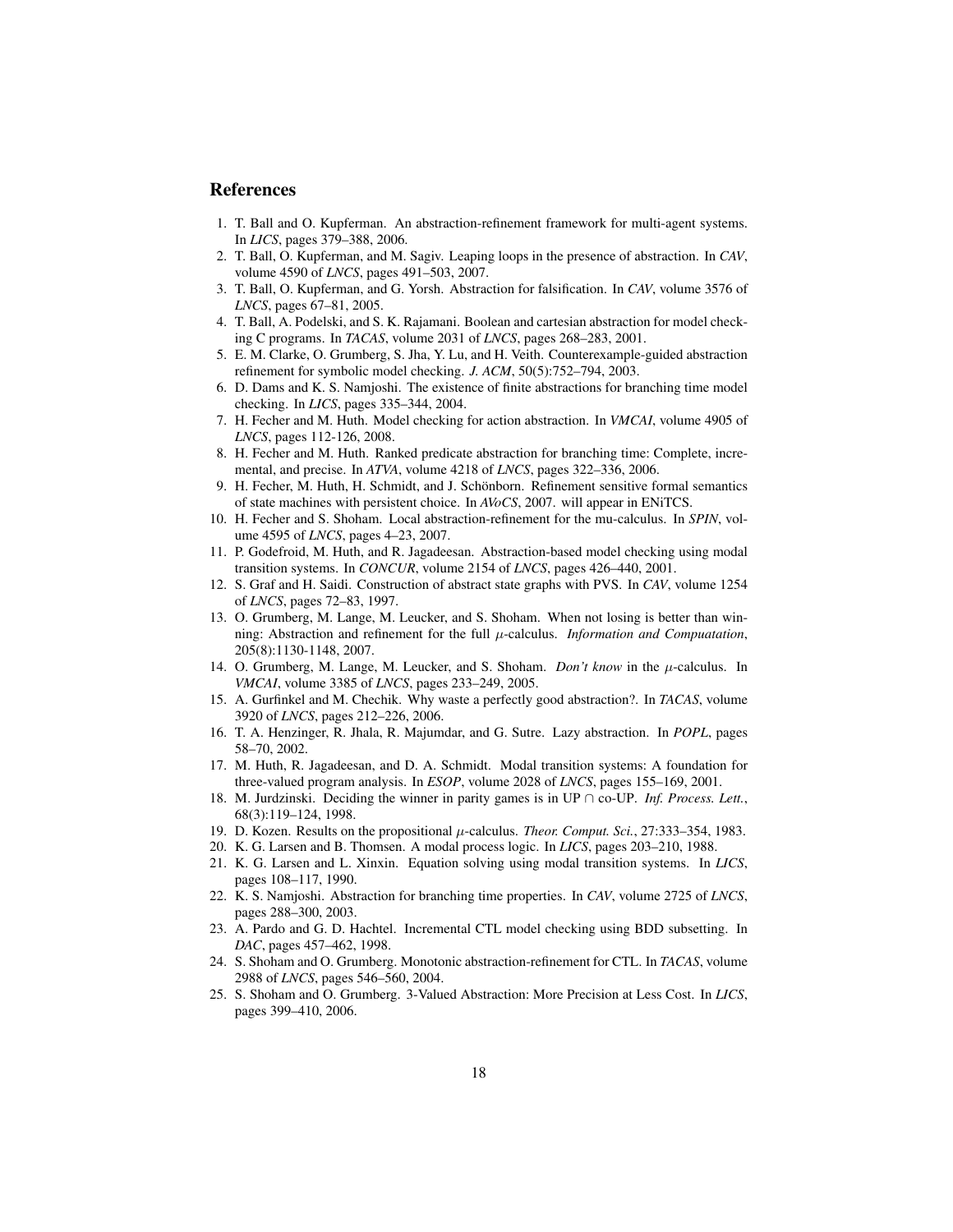#### A Optimizations of the algorithm.

For the sake of completeness, we present some possible optimizations of the algorithm. The ones suggested in [10] also apply to the algorithm presented here. These optimizations include (i) the usage of a more liberal algorithm as defined on page 16; (ii) adaption of the validity function inside the refinement calculation already; (iii) reusage of (un)satisfiability checks; (iv) usage of an initial configuration structure whose underlying abstract state space is finer; (v) usage of approximations for reducing complexity of the (un)satisfiability checks. Beside these optimizations, further ones can be applied to our new algorithm, as described below.

*Transition existence by construction.* As already demonstrated in our example in Section 3, (non-)existence of some transitions follows immediately by construction: When a configuration is split via a precondition  $p$  of a may transition target and the transition is redirected to the new configurations, then the may transition becomes a must transition in the new configuration where  $p$  is set positively and it is non-existent in the other configuration. Optimizations obtained by construction without using a satisfiability check, can be further improved by extensions of the configuration structure. For example, suppose that a may transition from  $c'$  to  $c \in C_{\frac{1}{2}}$  is known to exist, but it is redirected to point to the targets of the focus transitions of c (as possible not-maytransitions). Then its storage (independently of the underlying parity game algorithm) allows the following derivation: If it turns out that no may transition from  $c'$  to one focus-transition target  $c_1$  of c exists, then it is guaranteed that a may transition from  $c'$ to the other focus-transition target  $c_2$  of c exists.

*Improved (un)satisfiability handling.* The unsatisfiability checks for determining the existence of may, respectively must, transitions can be used to extend  $Z_{\text{sat}}$  and  $Z_{\text{unsat}}$ . Here, it might be useful if a satisfiability check returns three values: satisfiable, unsatisfiable or don't know. For example, from an unsatisfiability call of  $\psi_z \wedge \text{pre}(\psi_{z'})$  that returns 'satisfiable', we can extend  $Z_{\text{sat}}$  by  $\{z, z', z[\text{pre}(\psi_{z'}) \mapsto +]\}.$  Furthermore, a configuration can be removed from the set of initial configurations whenever its underlying abstract state is unsatisfiable (conjuncted with  $p<sup>j</sup>$ ). On the other hand, whenever the set of initial configurations becomes a singleton set containing  $c$ , then the underlying abstract state of  $c$  has to be satisfiable.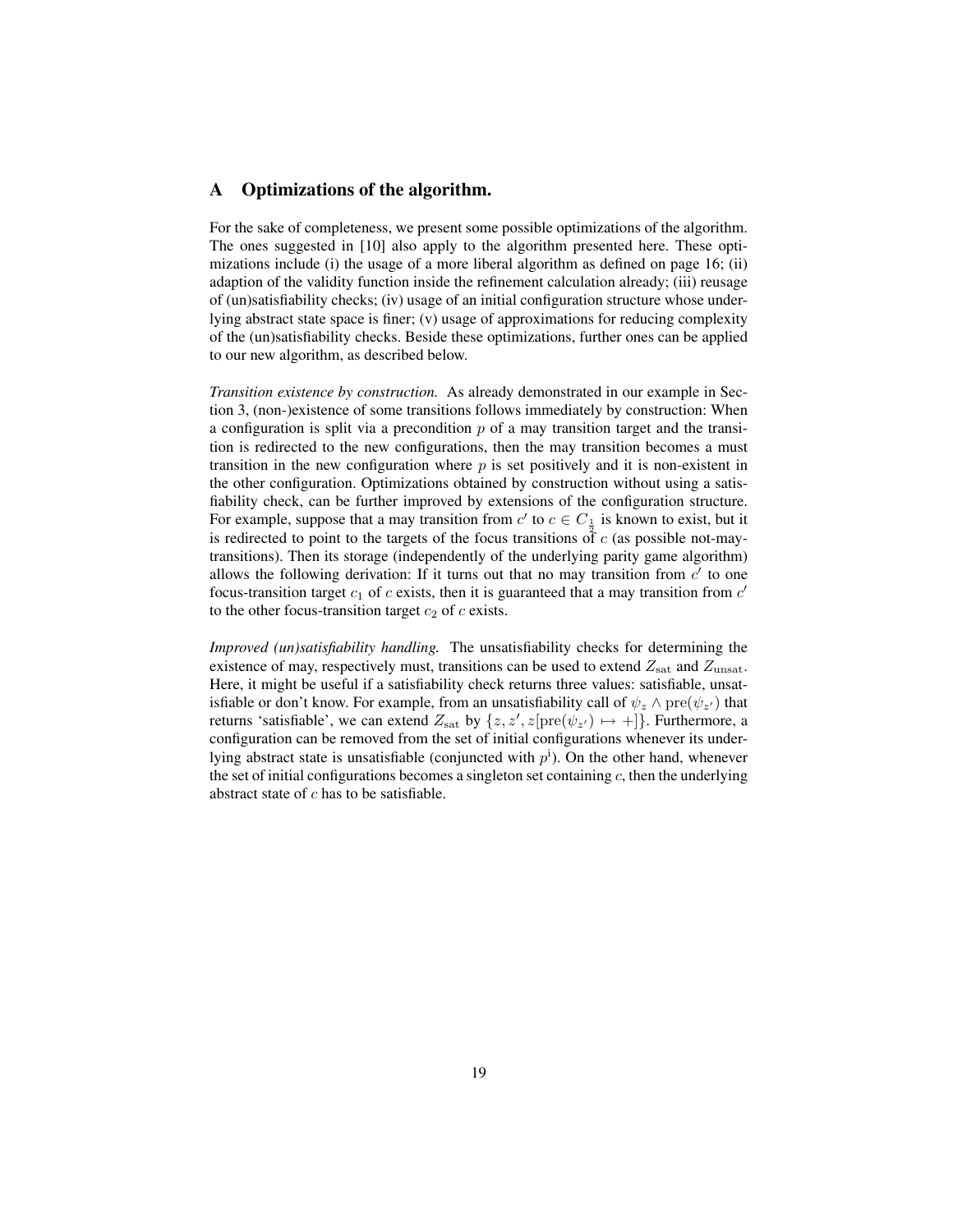# B Proof sketches

Throughout,  $\mathbb{P}(B)$  denotes the power set of a set B. For the property-game P the following notations are used:  $R_{\text{junc}} = R \cap ((C_0 \cup C_1) \times C)$  and  $R_{\frac{1}{2}} = R \cap (C_{\frac{1}{2}} \times C)$ and  $R_{\frac{1}{2}}^{*}$  is the transitive closure of  $R_{\frac{1}{2}}$ . First we straighten the definition of a propertygame w.r.t. set Q to a property-game w.r.t. an alternating tree automaton, where more dependencies between these models are drawn.

**Definition 7.** A property-game P for the alternating tree automata  $A = (Q, q^i, \delta, \Theta)$ *is a property-game* P *w.r.t.* Q *such that*

- *1.*  $C_{\frac{1}{2}} \subseteq Z \times Q$  and  $C_i \subseteq Z \times Q_i$  for  $i \in \{0,1\}$
- 2.  $C^i \subseteq (C_0 \cup C_1) \cap (Z \times \{q^i\})$
- 3.  $R^+, R^- \subseteq \{ ((z, q), (z', q')) \in (C_0 \cup C_1) \times C \mid \delta(q) \in \{\Diamond q', \Box q'\}\}\$
- *4.*  $R \subseteq \{((z,q),(z',q')) \in (C_0 \cup C_1) \times C \mid z' \sqsubseteq z \land \exists q'' : \delta(q) \in \{q' \tilde{\land} q'', q'' \tilde{\land} q', q' \tilde{\lor} q'', q'' \tilde{\lor} q'\}\} \cup$  $\{((z,q),(z',q'))\in C_{\frac{1}{2}}\times C\mid q=q'\wedge \exists \psi: z(\psi)=? \wedge z'\in \{z[\psi\mapsto +], z[\psi\mapsto -]\}\}\$
- $(3, 3)$ <br>  $\forall q, c, z', z'' : ((c, (z', q)) \in R^+ \land (c, (z'', q)) \in R^+ \land z' \neq z'') \Rightarrow (z' \not\sqsubseteq z'' \land z'' \not\sqsubseteq z')$
- 6.  $\forall z, z' : (\exists q : (z, q) \in C \land (z', q) \in C \land z \neq z') \Rightarrow$
- $((z'\sqsubseteq z \wedge z' \in C_{\frac{1}{2}}) \vee (z \sqsubseteq z' \wedge z \in C_{\frac{1}{2}}) \vee \exists \psi : \{z(\psi), z'(\psi)\} = \{+, -\})$
- 7.  $\forall c \in C_0 \cup C_1 : (\omega_1'(c) = \text{ff} \Rightarrow \omega_2(c) = \text{ff}) \land (\omega_2(c) = \text{tt} \Rightarrow \omega_1(c) = \text{tt})$
- *8.*  $\theta = \Theta \circ \pi_2$
- *9.*  $R^{-?}, R^{+?} \subseteq \{ ((z, q), (z', q')) \in (C_0 \cup C_1) \times C \mid \delta(q) \in \{ \diamond q', \Box q' \} \}$

Later we will show that our algorithm has the invariant that always property-games for A are produced. Next a definition of a sound property-game is given:

Definition 8. *A property-game* P *for* A *is* sound *w.r.t.* T *if*

1. 
$$
\exists z : (z, q^{i}) \in C^{i} \land s^{i} \in [\![\psi_{z}]\!]
$$
  
\n2.  $\forall ((z, q), (z', q')) \in R^{-} : \forall s \in [\![\psi_{z}]\!]$ :  $\exists s' \in [\![\psi_{z'}]\!]$ :  $s \rightarrow s'$   
\n3.  $\forall c = (z, q) \in C_{0} \cup C_{1}$ :  
\n $\delta(q) = \Diamond q' \Rightarrow (\forall s' \in [\![\psi_{z}]\!]$ .  $\rightarrow : (\omega_{2}(c) = \bot \land s' \models q') \Rightarrow ((\exists z' : (z', q') \in C \land s' \in [\![\psi_{z'}]\!]) \land \forall z' : ((z', q') \in C \land s' \in [\![\psi_{z'}]\!]) \Rightarrow \exists z'' : (z'', q') \in \{c\}, R^{+} \land ((z'', q') \in R_{\frac{1}{2}}^{*} \cdot \{(z', q')\} \lor ((z'', q') \in \{(z', q')\}, R_{\frac{1}{2}}^{*} \land s' \in [\![\psi_{z'}]\!]))\})$   
\n $\delta(q) = \Box q' \Rightarrow (\forall s' \in [\![\psi_{z}]\!]$ .  $\rightarrow : (\omega_{1}(c) = \bot \land s' \not\models q') \Rightarrow ((\exists z' : (z', q') \in C \land s' \in [\![\psi_{z'}]\!]))$ )  
\n $\delta(q) = \Box q' \Rightarrow (\forall s' \in [\![\psi_{z}]\!]$ .  $\rightarrow : (\omega_{1}(c) = \bot \land s' \not\models q') \Rightarrow ((\exists z' : (z', q') \in C \land s' \in [\![\psi_{z'}]\!]) \Rightarrow \exists z' : (z', q') \in \{c\}, R^{+} \land ((z'', q') \in R_{\frac{1}{2}}^{*} \cdot \{(z', q')\} \lor ((z'', q') \in \{(z', q')\}, R_{\frac{1}{2}}^{*} \land s' \in [\![\psi_{z''}]\!]))$ )  
\n $\delta(q) = q_{1} \lor q_{2} \Rightarrow (\bot \in \{\omega_{1}(c), \omega_{2}(c)\} \Rightarrow \forall j \in \{1, 2\} : ((\exists s \in [\![\psi_{z}]\!]$ :  $s \not\models q_{j}) \Rightarrow \exists z' : (z', q_{j}) \in \{c\}, R)$ 

 $2.6. \ \forall c = (z, q) \in C : (\omega_1(c) = \text{tt} \Rightarrow \forall s \in [\psi_z] : s \models q) \wedge (\omega_2(c) = \text{ff} \Rightarrow \forall s \in \mathbb{R}$  $[\![\psi_z]\!] : s \not\models q \cap \negthinspace \wedge (\omega_2(c) = \mathrm{tt} \Rightarrow \exists s \in [\![\psi_z]\!] : s \models q \cap \negthinspace \wedge (\omega_1(c) = \mathrm{ff} \Rightarrow \exists s \in [\![\psi_z]\!] :$  $s \not\models q$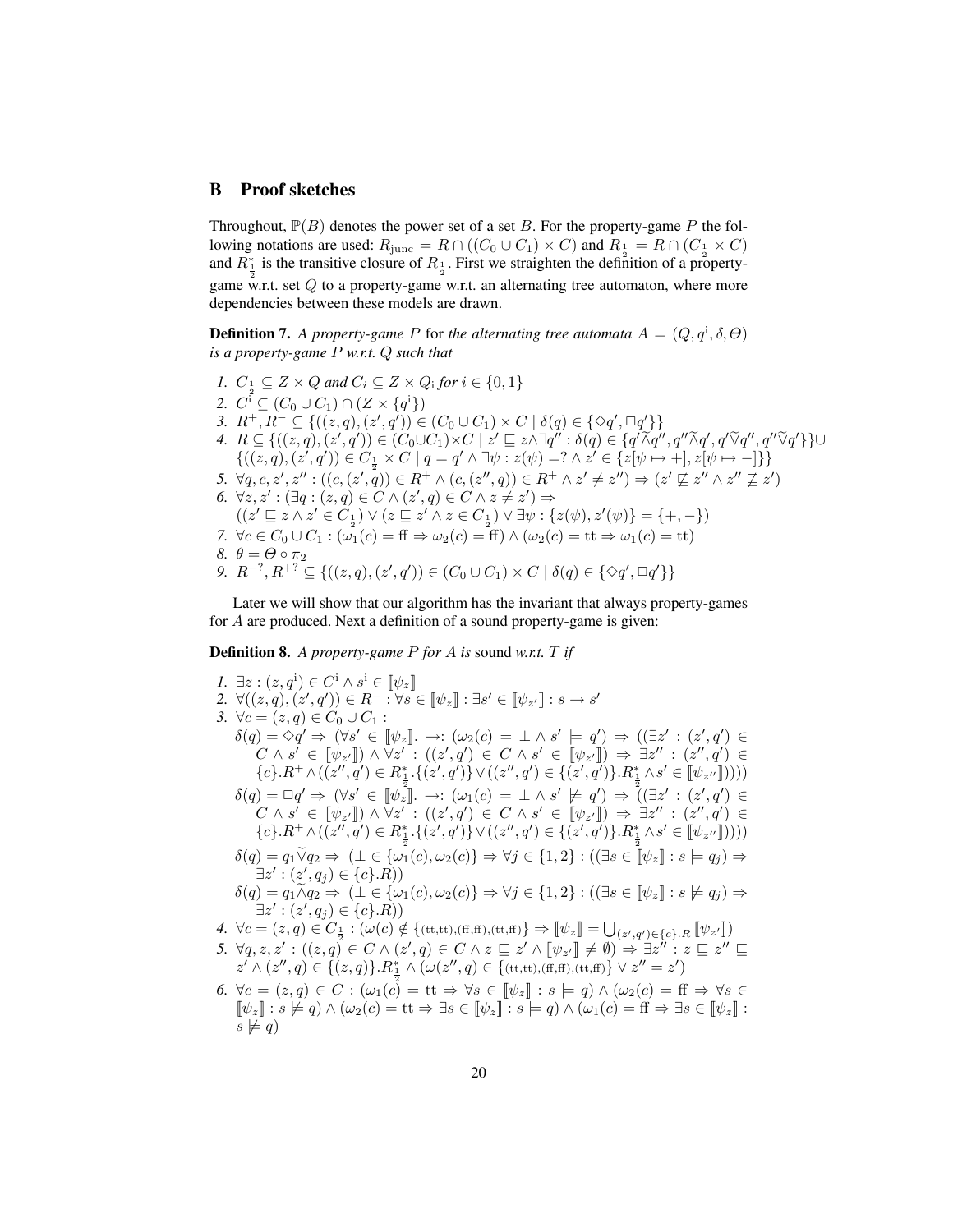*7.*  $\forall z \in Z_{\text{sat}} : [\psi_z] \neq \emptyset \text{ and } \forall z \in Z_{\text{unsat}} : [\psi_z] = \emptyset.$ 

Next we define when a sound property-game is precise:

Definition 9. *A property-game* P *for* A *is* sound-and-precise *w.r.t.* T *if it is sound and*

*1.*  $\forall ((z,q),(z',q')) \in R^+ : (\forall s \in [\![\psi_z]\!] : \forall s' \in [\![\psi_{z'}]\!] : s \nrightarrow s') \Rightarrow ((z,q),(z',q')) \in R$  $R^{+?}$ 2.  $\forall c = (z, q) \in C_0 \cup C_1$ :  $\delta(q) = \Diamond q' \Rightarrow (\forall z' : (c' = (z', q') \in C \land [\![\psi_z]\!] \neq \emptyset \land \omega_1(c) = \bot \land (\forall s' \in [\![\psi_{z'}]\!]$ :  $\{s' \models q') \land \forall s \in [\![\psi_z]\!] : \exists s' \in [\![\psi_{z'}]\!] : s \rightarrow s') \Rightarrow ((c, c') \in R^{-?} \lor \overline{(\exists c' \in R^{-?} \lor \overline{(\exists c' \in R^{-?} \lor \overline{(\exists c' \in R^{-?} \lor \overline{(\exists c' \in R^{-?} \lor \overline{(\exists c' \in R^{-?} \lor \overline{(\exists c' \in R^{-?} \lor \overline{(\exists c' \in R^{-?} \lor \overline{(\exists c' \in R^{-?} \lor \overline{(\exists c' \in R^{-?} \lor \overline{(\exists c' \in R^{-?} \lor \$  ${c'}.R_1^* : (c, \tilde{c}') \in R^ \vee \exists \tilde{c}' \in R_1^*. \{c'\} : \tilde{c}' \neq c' \wedge (c, \tilde{c}') \in R^+)$  $\delta(q) = \Box q^{\overline{\overline{j}}} \Rightarrow (\forall z': (c' = (z', q') \in \mathring{\overline{C}} \wedge [\![\psi_z]\!] \neq \emptyset \wedge \omega_2(c) = \bot \wedge (\forall s' \in [\![\psi_{z'}]\!]$  $\{s' \not\models q'\}\wedge \forall s\in [\![\psi_z]\!] : \exists s'\in [\![\psi_{z'}]\!] : s \rightarrow s') \Rightarrow ((c,c')\in R^{-?}\vee [\exists \tilde{c}'\in \mathbb{R}^d) )$  ${c'}$ ,  $R_{{\frac{1}{2}}}^{*}: (c, \tilde{c}') \in R^{-}$ )  $\vee \exists \tilde{c}' \in R_{{\frac{1}{2}}}^{*}$ ,  ${c'}$  :  $\tilde{c}' \neq c' \wedge (c, \tilde{c}') \in R^{+})$ )

Lemma 1. *Suppose* T *is a rooted transition system and* A *an alternating tree automa*ton. Then the initial property-game  $P^I_{T,A}$  is a property-game for  $A$  and it is sound-and*precise for* A *w.r.t.* T*.*

 $\blacksquare$ 

**I** 

П

*Proof.* Is straightforwardly checked.

Lemma 2. *Suppose satisfiability checks are sound and* P *is a sound property-game for* A *w.r.t.* T*. Then the execution of* Refine(P) *or of any line from* O *yields a sound property-game for* A *w.r.t.* T*.*

*Proof.* Is exhaustively, but straightforwardly checked.

Lemma 3. *Suppose satisfiability checks are sound and complete and* P *is a soundand-precise property-game for* A *w.r.t.* T*. Then the execution of* Refine(P) *or of any line from* O *yields a sound-and-precise property-game for* A *w.r.t.* T*.*

*Proof.* Is exhaustively, but straightforwardly checked.

*Proof (of Theorem 1).* From Lemma 1 and Lemma 2 we obtain a sound property-game for  $A$  w.r.t.  $T$  at the point of termination. Then from the termination constraint and from the definition when a property-game is sound, we obtain that  $s^i \models q^i$ , as required. ш

*Proof (of Theorem 2).* It is easily checked that a winning strategy for validity (resp. invalidity) remains a winning strategy for validity (resp. invalidity) after an execution of a line from  $\{P.3, ..., P.6\}$ , since only those transitions are removed that will never be used in a winning strategy. Furthermore, executing line P.7 also does not harm, since the removing of non-reachable configurations does not effect the strategies for the reachable configurations.

An execution of a line from  $\{V.1, ..., V.7\}$  does not influence the existence of winning strategies for validity (resp. invalidity), since we have the invariant that only sound property-game for A are obtained (Lemma 1 together with Lemma 2).

It is straightforwardly checked that the execution of Refine( $P$ ) does not harm, since the possibilities of the verifier are not decreased (only delayed) and the possibilities of the refuter are not increased.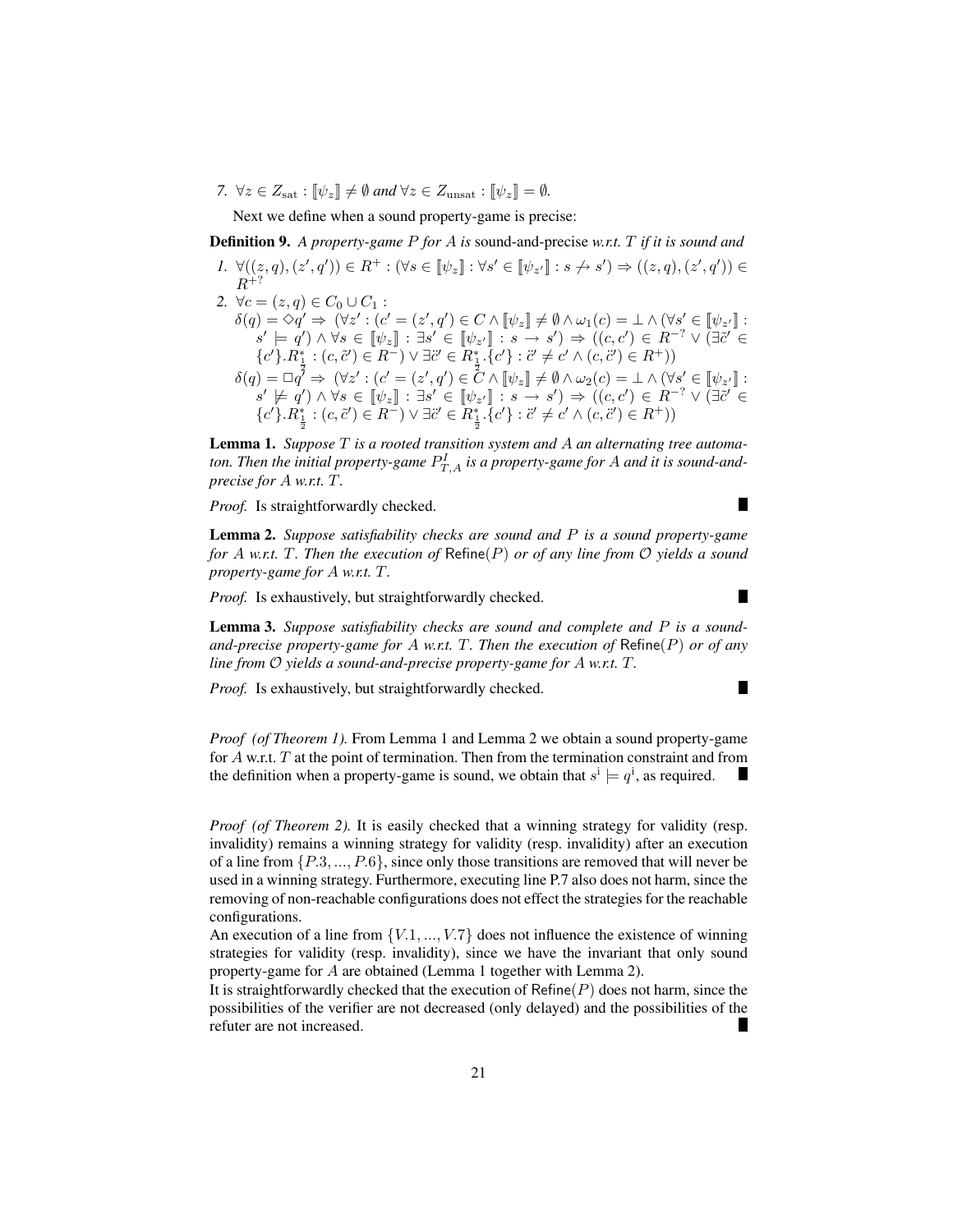*Proof (of Theorem 3).* Let  $\eta$  be a memoryless strategy for the verifier (Player 0) in the intermediate game  $P_{T,A}$  such that  $\eta$  is winning for a configuration whenever the configuration is valid. It can be shown by using the standard techniques that such a strategy exists.

Then the extension of a finitely applied refinement heuristic is defined as follows, where a *choice function* for A is a function  $\varsigma_A$  from the configurations of type  $\check{\vee}$  to  $\{\ell, r\}$  indicating if the left or right term is chosen:

- 1. For every  $q' \in Q$  and choice function  $\varsigma_A$ , split every quantifier configuration  $(z,q) \in C_0 \cup C_1$  with  $\omega(z,q) = (\perp, \perp)$  via the predicate  $\psi^{q,\varsigma_A}$  where  $[\psi^{q',\varsigma_A}]$  =  $\{s \in S \mid \eta \text{ is winning in } (s, q') \& \text{ the choices made at } (s, q'') \text{ where } q'' \text{ is of type } \tilde{\vee} \text{ coincide with } \varsigma_A \}.$
- 2. Split all sources of junction-transition pointing to a configuration from  $C_{\frac{1}{2}}$  where the validity value is not from  $\{(tt,t,t),(ff,f),(tt,ff)\}.$
- 3. Redirect all may-transitions such that they point to configurations from  $C_0 \cup C_1$  or those where the validity value is from  $\{(tt,ttt),(ff,fft),(tt,fft)\}.$
- 4. Check if all possible not-may- and possible must-transitions are semantically existent.
- 5. Reduce the set of initial configuration to a singleton set.
- 6. Make a satisfiability check of all abstract states occurring in a configuration.
- 7. Take a may-transition that does not have a corresponding must-transition: split the source via the weakest pre condition (and check if the may- and must-transitions are semantically existent, which can be derived by construction). Proceed until no such may-transition exists anymore.

Now consider the property-game obtained via such a heuristic applied on the considered modified-algorithm. Before we continue, we show that a junction-configuration  $(z, q)$  from  $C_0 \cup C_1$  of the obtained property-game has either (i) a validity value with tt in its first or ff in its second component after the corresponding validity checks, or (ii)  $z$ is defined on all predicates used in the heuristic Phase 1. This can be seen as follows: If a configuration that does not fulfil the above requirements exists, then choose one, say  $(z, q)$ , that has a minimal distance, where distance is determined by the maximal length of a circle free path over junction-transitions to a quantifier-configurations. If no such configuration exists, then it has only loops or dead-ends inside junction-configurations (in this case, a validity check would yield tt in its first or ff in its second component). By induction we have that all targets of  $(z, q)$  satisfy constraint (i) or (ii). If for all targets (ii) does not hold, then a validity check for  $(z, q)$  would yield tt in its first or ff in its second component. Therefore, we assume that (ii) holds for a target  $(z', q')$ . From the fact that we have a property-game for A we obtain that  $z'$  is functional below  $z$  and thus  $(z, q)$  satisfies (ii) as required.

Now we show that the property can be shown at the obtained property-game. This is done via contradiction: we assume that a validity check was not successful and then construct a strategy that is a witness for validity. Note that a invalidity check cannot be successful by the soundness theorem. We proceed to construct the strategy mentioned: Let V be the set of configurations  $(z, q) \in C$  with  $\forall s \in [\psi_z] : \eta$  is winning in  $(s, q)$ and which are reachable from the initial configuration without using must-transitions or transitions leaving configurations with a validity value from  $\{(tt,t,t),(\text{ff},\text{ff}),(\text{tt},\text{ff})\}$ . A winning strategy for Player  $0$  on set  $V$  is defined by a case analysis as follows, where